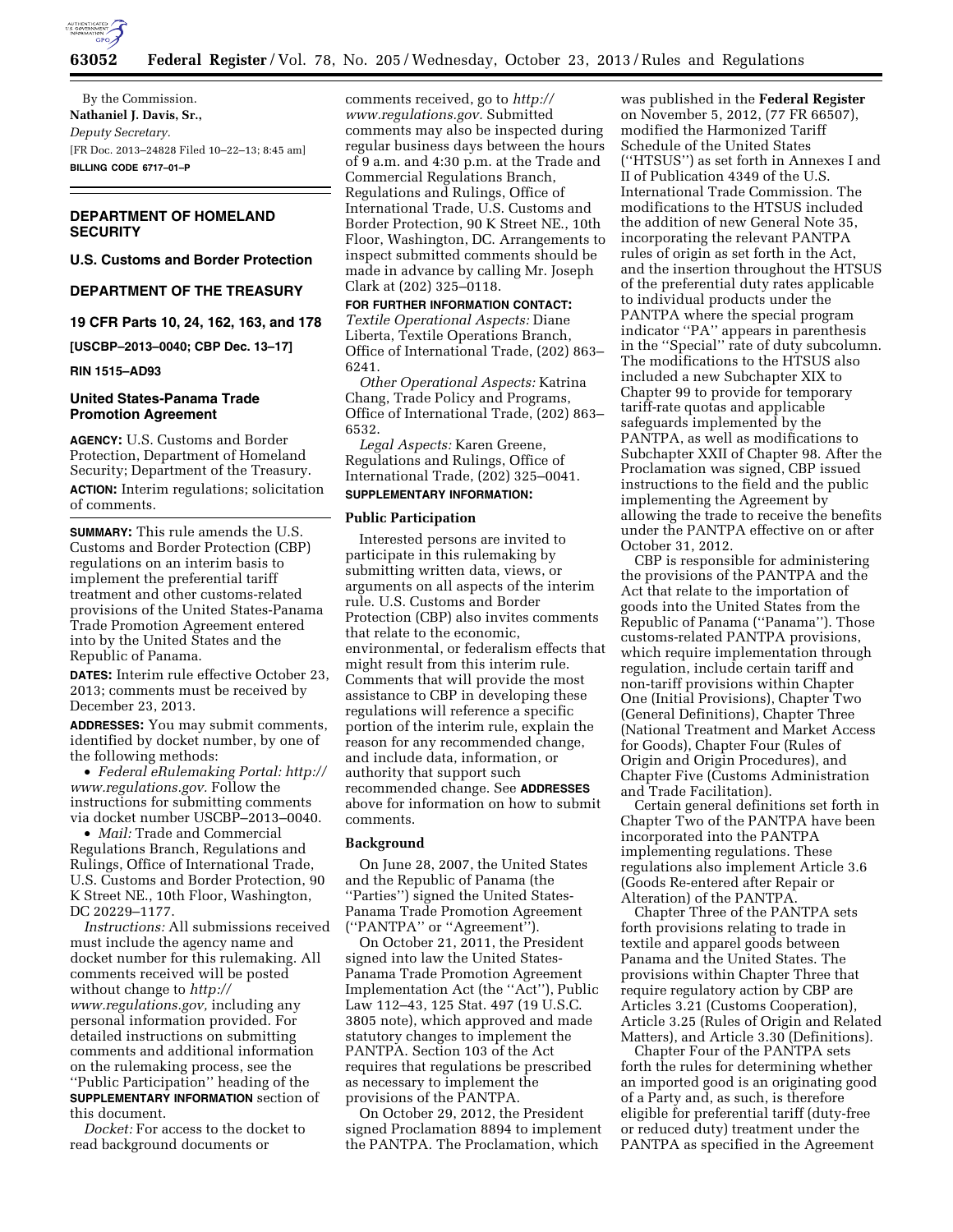and the HTSUS. The basic rules of origin in Section A of Chapter Four are set forth in General Note 35, HTSUS.

Under Article 4.1 of Chapter Four and section 203(b) of the Act, originating goods may be grouped in three broad categories: (1) Goods that are wholly obtained or produced entirely in the territory of one or both of the Parties; (2) goods that are produced entirely in the territory of one or both of the Parties and that satisfy the product-specific rules of origin in PANTPA Annex 4.1 (Specific Rules of Origin) and all other applicable requirements of Chapter Four; and (3) goods that are produced entirely in the territory of one or both of the Parties exclusively from originating materials. Article 4.2 (section 203(c) of the Act) sets forth the methods for calculating the regional value content of a good. Articles 4.3 and 4.4 (section 203(d) of the Act) set forth the rules for determining the value of materials for purposes of calculating the regional value content of a good. Article 4.5 (section 203(e) of the Act) provides that production that takes place in the territory of one or both of the Parties may be accumulated such that, provided other requirements are met, the resulting good is considered originating. Article 4.6 (section 203(f) of the Act) provides a *de minimis* criterion. The remaining Articles within Section A of Chapter Four consist of additional subrules applicable to the originating good concept involving: fungible goods and materials (Article 4.7; section 203(g) of the Act); accessories, spare parts, and tools (Article 4.8; section 203(h) of the Act); packaging materials and containers for retail sale (Article 4.9; section 203(i) of the Act); packing materials and containers for shipment (Article 4.10; section 203(j) of the Act); indirect materials used in production (Article 4.11; section 203(k) of the Act); transit and transshipment (Article 4.12; section 203(l) of the Act); sets of goods (Article 4.13; section 203(m) of the Act); and consultation and modifications (Article 4.14). All Articles within Section A are reflected in the PANTPA implementing regulations, except for Article 4.14 (Consultation and Modifications).

Section B of Chapter Four sets forth procedures that apply under the PANTPA in regard to claims for preferential tariff treatment. Specifically, Section B includes provisions concerning: claims of origin (Article 4.15); obligations relating to importations (Article 4.16) and exportations (Article 4.18); exceptions to the certification requirement (Article 4.17); recordkeeping requirements (Article 4.19); verification of preference claims (Article 4.20); common

guidelines (Article 4.21); application of certain provisions (Article 4.22); and definitions of terms used within the context of the rules of origin (Article 4.23). All Articles within Section B, except for Articles 4.21 (Common Guidelines) and 4.22 (Application of Certain Provisions) are reflected in these implementing regulations.

Chapter Five sets forth operational provisions related to customs administration and trade facilitation under the PANTPA. Article 5.9 (section 205 of the Act), concerning the general application of penalties to PANTPA transactions, is the only provision within Chapter Five that is reflected in the PANTPA implementing regulations.

The majority of the PANTPA implementing regulations set forth in this document have been included within a new Subpart S in Part 10 of the CBP regulations (19 CFR Part 10). However, in those cases in which PANTPA implementation is more appropriate in the context of an existing regulatory provision, the PANTPA regulatory text has been incorporated in an existing Part within the CBP regulations. In addition, this document sets forth several cross-references and other consequential changes to existing regulatory provisions to clarify the relationship between those existing provisions and the new PANTPA implementing regulations. The regulatory changes are discussed below in the order in which they appear in this document.

### **Discussion of Amendments**

### *Part 10*

Section 10.31(f) concerns temporary importations under bond. It is amended by adding references to certain goods originating in Panama for which, as in the case of goods originating in Canada, Mexico, Singapore, Chile, Morocco, El Salvador, Guatemala, Honduras, Nicaragua, the Dominican Republic, Costa Rica, Bahrain, Oman, Peru, the Republic of Korea, or Colombia, no bond or other security will be required when imported temporarily for prescribed uses. The provisions of PANTPA Article 3.5 (Temporary Admission of Goods) are already reflected in existing temporary importation bond or other provisions contained in Part 10 of the CBP regulations and in Chapter 98 of the HTSUS.

# *Part 10, Subpart S*

### General Provisions

Section 10.2001 outlines the scope of Subpart S, Part 10 of the CBP regulations. This section also clarifies

that, except where the context otherwise requires, the requirements contained in Subpart S, Part 10 are in addition to general administrative and enforcement provisions set forth elsewhere in the CBP regulations. Thus, for example, the specific merchandise entry requirements contained in Subpart S, Part 10 are in addition to the basic entry requirements contained in Parts 141– 143 of the CBP regulations.

Section 10.2002 sets forth definitions of common terms used within Subpart S, Part 10. Although the majority of the definitions in this section are based on definitions contained in Article 2.1 and Annex 2.1 of the PANTPA, other definitions have also been included to clarify the application of the regulatory texts. Additional definitions that apply in a more limited Subpart S, Part 10 context are set forth elsewhere with the substantive provisions to which they relate.

### Import Requirements

Section 10.2003 sets forth the procedure for claiming PANTPA preferential tariff treatment at the time of entry and, as provided in PANTPA Article 4.15.1, states that an importer may make a claim for PANTPA preferential tariff treatment based on a certification by the importer, exporter, or producer or the importer's knowledge that the good is an originating good. Section 10.2003 also provides, consistent with PANTPA Article 4.16.4(d), that when an importer has reason to believe that a claim is based on inaccurate information, the importer must correct the claim and pay any duties that may be due.

Section 10.2004, which is based on PANTPA Articles 4.15 and 4.16.4, requires a U.S. importer, upon request, to submit a copy of the certification of the importer, exporter, or producer if the certification forms the basis for the claim. Section 10.2004 specifies the information that must be included on the certification, sets forth the circumstances under which the certification may be prepared by the exporter or producer of the good, and provides that the certification may be used either for a single importation or for multiple importations of identical goods.

Section 10.2005 sets forth certain importer obligations regarding the truthfulness of information and documents submitted in support of a claim for preferential tariff treatment. Section 10.2006, which is based on PANTPA Article 4.17, provides that the certification is not required for certain non-commercial or low-value importations.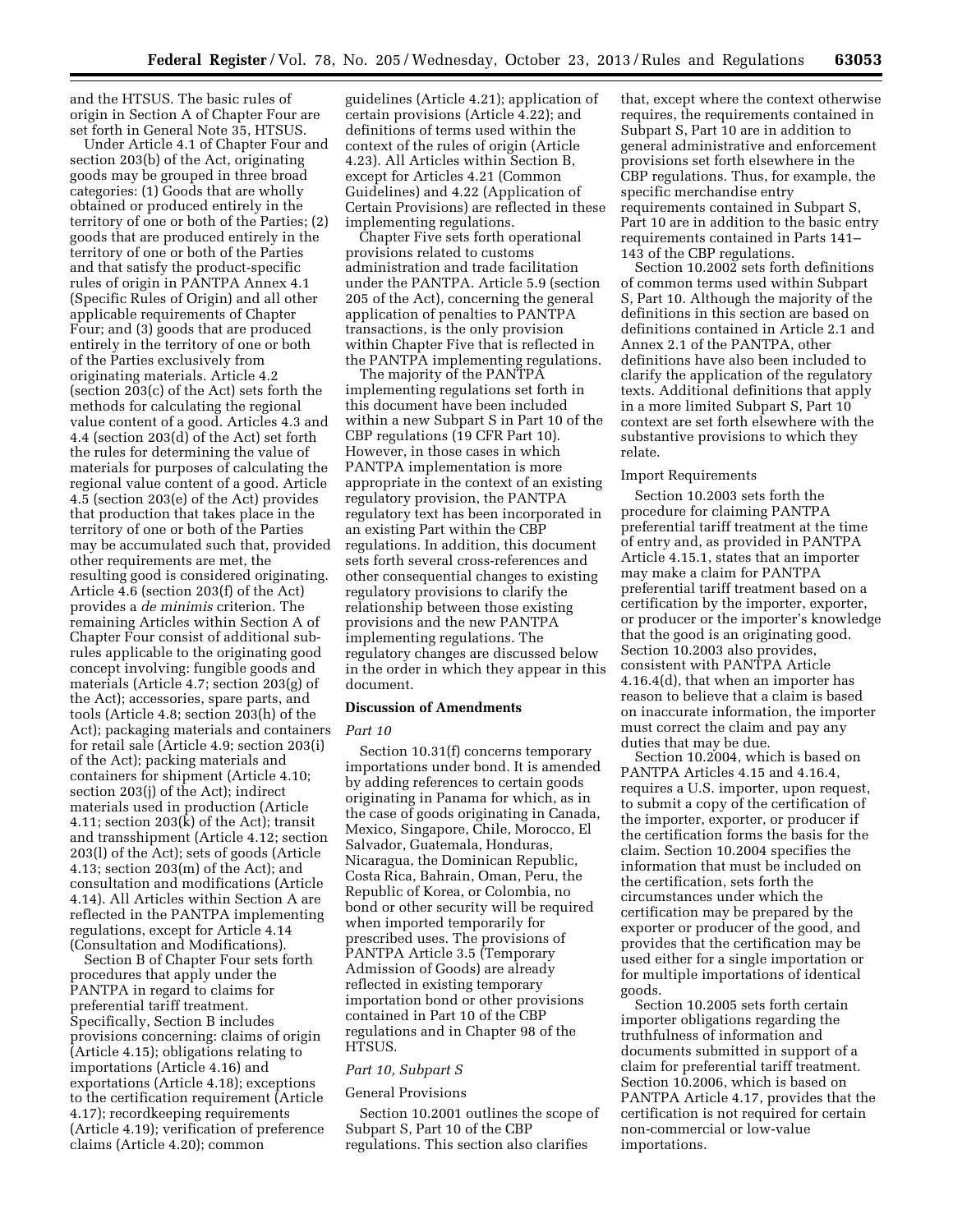Section 10.2007 implements PANTPA Article 4.19 concerning the maintenance of relevant records regarding the imported good.

Section 10.2008, which reflects PANTPA Article 4.16.2, authorizes the denial of PANTPA tariff benefits if the importer fails to comply with any of the requirements under Subpart S, Part 10, CBP regulations.

# Export Requirements

Section 10.2009, which implements PANTPA Articles 4.18.1 and 4.19.1, sets forth certain obligations of a person who completes and issues a certification for a good exported from the United States to Panama. Paragraphs (a) and (b) of § 10.2009, reflecting PANTPA Article 4.18.1, require a person who completes such a certification to provide a copy of the certification to CBP upon request and to give prompt notification of any errors in the certification to every person to whom the certification was given. Paragraph (c) of § 10.2009 reflects Article 4.19.1, concerning the recordkeeping requirements that apply to a person who completes and issues a certification for a good exported from the United States to Panama.

# Post-Importation Duty Refund Claims

Sections 10.2010 through 10.2012 implement PANTPA Article 4.16.5 and section 206 of the Act, which allow an importer who did not claim PANTPA tariff benefits on a qualifying good at the time of importation to apply for a refund of any excess duties at any time within one year after the date of importation. Such a claim may be made even if liquidation of the entry would otherwise be considered final under other provisions of law.

# Rules of Origin

Sections 10.2013 through 10.2025 provide the implementing regulations regarding the rules of origin provisions of General Note 35, HTSUS, Chapter Four and Article 3.25 of the PANTPA, and section 203 of the Act.

# Definitions

Section 10.2013 sets forth terms that are defined for purposes of the rules of origin as found in section 203(n) of the Act and other definitions have been included to clarify the application of the regulatory texts.

# General Rules of Origin

Section 10.2014 sets forth the basic rules of origin established in Article 4.1 of the PANTPA, section 203(b) of the Act, and General Note 35, HTSUS. The provisions of § 10.2014 apply both to the determination of the status of an

imported good as an originating good for purposes of preferential tariff treatment and to the determination of the status of a material as an originating material used in a good which is subject to a determination under General Note 35, HTSUS.

Section 10.2014(a), reflecting section 203(b)(1) of the Act, specifies those goods that are originating goods because they are wholly obtained or produced entirely in the territory of one or both of the Parties.

Section 10.2014(b), reflecting section 203(b)(2) of the Act, provides that goods that have been produced entirely in the territory of one or both of the Parties from non-originating materials, each of which undergoes an applicable change in tariff classification and satisfies any applicable regional value content or other requirement set forth in General Note 35, HTSUS, are originating goods. Essential to the rules in § 10.2014(b) are the specific rules of General Note 35, **HTSUS** 

Section 10.2014(c), reflecting section 203(b)(3) of the Act, provides that goods that have been produced entirely in the territory of one or both of the Parties exclusively from originating materials are originating goods.

### Value Content

Section 10.2015 reflects PANTPA Article 4.2 and section 203(c) of the Act concerning the basic rules that apply for purposes of determining whether an imported good satisfies a minimum regional value content (''RVC'') requirement. Section 10.2016, reflecting PANTPA Articles 4.3 and 4.4, and section 203(d) of the Act, sets forth the rules for determining the value of a material for purposes of calculating the regional value content of a good as well as for purposes of applying the *de minimis* rules.

# Accumulation

Section 10.2017, which is derived from PANTPA Article 4.5 and section 203(e) of the Act, sets forth the rule by which originating materials from the territory of a Party that are used in the production of a good in the territory of the other Party will be considered to originate in the territory of that other country. In addition, this section also establishes that a good that is produced by one or more producers in the territory of one or both of the Parties is an originating good if the good satisfies all of the applicable requirements of the rules of origin of the PANTPA.

### De Minimis

Section 10.2018, as provided for in PANTPA Article 4.6 and section 203(f) of the Act, sets forth *de minimis* rules for goods that may be considered to qualify as originating goods even though they fail to qualify as originating goods under the rules specified in § 10.2014. There are a number of exceptions to the *de minimis* rule set forth in PANTPA Annex 4.6 (Exceptions to Article 4.6) as well as a separate rule for textile and apparel goods.

# Fungible Goods and Materials

Section 10.2019, as provided for in PANTPA Article 4.7 and section 203(g) of the Act, sets forth the rules by which ''fungible'' goods or materials may be claimed as originating.

# Accessories, Spare Parts, or Tools

Section 10.2020, as provided for in PANTPA Article 4.8 and section 203(h) of the Act, specifies the conditions under which a good's standard accessories, spare parts, or tools are: (1) treated as originating goods; and (2) disregarded in determining whether all non-originating materials used in the production of the good undergo an applicable change in tariff classification under General Note 35, HTSUS.

# Goods Classifiable as Goods Put Up in Sets

Section 10.2021, as provided for in PANTPA Articles 3.25.9 and 4.13, and section 203(m) of the Act, provides that, notwithstanding the specific rules of General Note 35, HTSUS, goods classifiable as goods put up in sets for retail sale as provided for in General Rule of Interpretation 3, HTSUS, will not qualify as originating goods unless: (1) Each of the goods in the set is an originating good; or (2) the total value of the non-originating goods in the set does not exceed 15 percent of the adjusted value of the set, or 10 percent of the adjusted value of the set in the case of textile or apparel goods.

# Packaging Materials and Packing Materials

Sections 10.2022 and 10.2023, as provided for in PANTPA Articles 4.9 and 4.10, and sections 203(i) and (j) of the Act, respectively, provide that retail packaging materials and packing materials for shipment are to be disregarded with respect to their actual origin in determining whether nonoriginating materials undergo an applicable change in tariff classification under General Note 35, HTSUS. These sections also set forth the treatment of packaging and packing materials for purposes of the regional value content requirement of the note.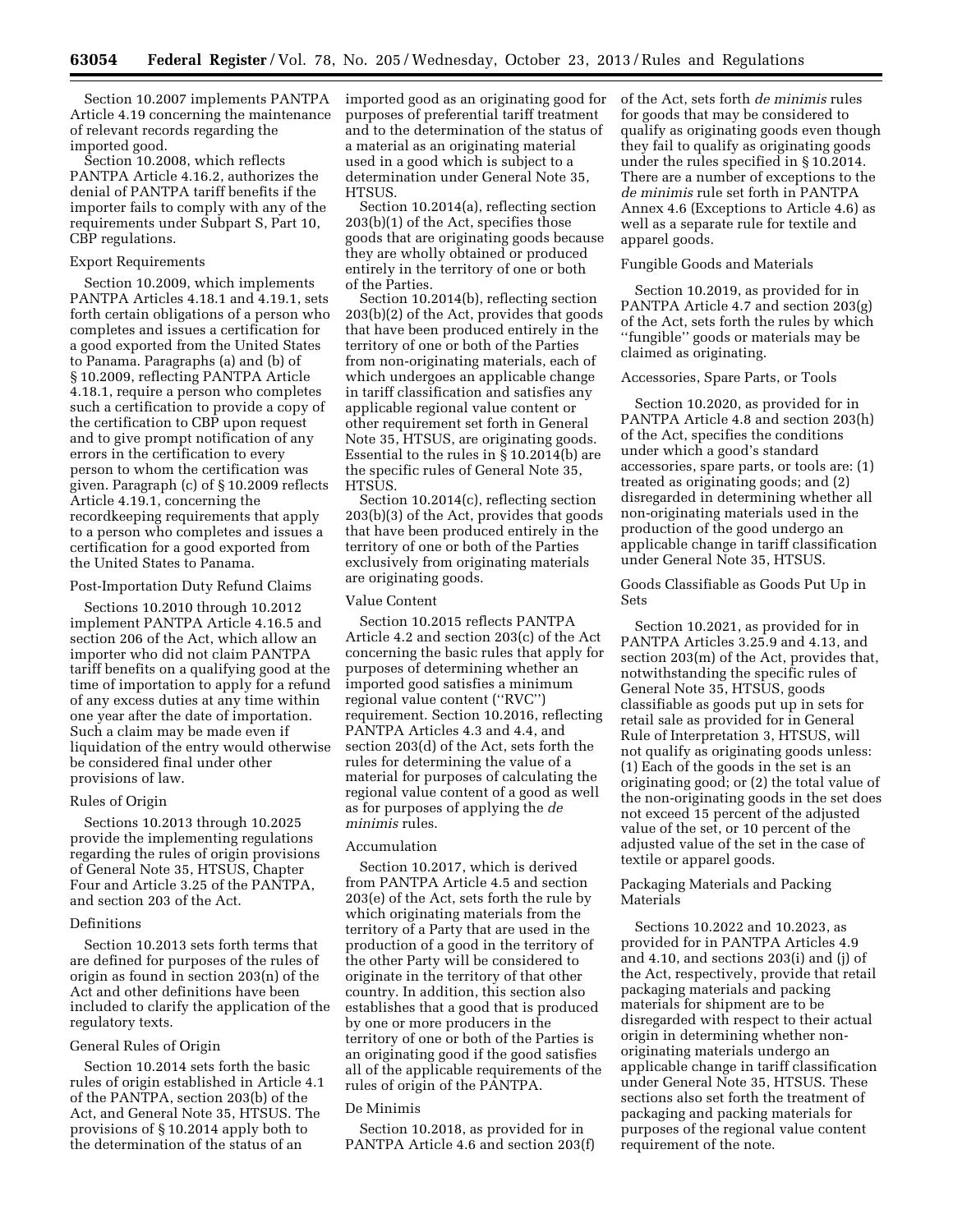# Indirect Materials

Section 10.2024, as provided for in PANTPA Article 4.11 and section 203(k) of the Act, provides that indirect materials, as defined in § 10.2013(i), are considered to be originating materials without regard to where they are produced.

### Transit and Transshipment

Section 10.2025, as provided for in PANTPA Article 4.12 and section 203(l) of the Act, sets forth the rule that an originating good loses its originating status and is treated as a non-originating good if, subsequent to production in the territory of one or both of the Parties that qualifies the good as originating, the good: (1) Undergoes production outside the territories of the Parties, other than certain specified minor operations; or (2) does not remain under the control of customs authorities in the territory of a non-Party.

Origin Verifications and Determinations

Section 10.2026 implements PANTPA Article 4.20 which concerns the conduct of verifications to determine whether imported goods are originating goods entitled to PANTPA preferential tariff treatment. This section also governs the conduct of verifications directed to producers of materials that are used in the production of a good for which PANTPA preferential duty treatment is claimed.

Section 10.2027, as provided for in PANTPA Article 3.21 and section 208 of the Act, sets forth the verification and enforcement procedures specifically relating to trade in textile and apparel goods.

Section 10.2028 also implements PANTPA Articles 3.21 and 4.20, and sections 205 and 208 of the Act and provides the procedures that apply when preferential tariff treatment is denied on the basis of an origin verification conducted under Subpart S, Part 10 of the CBP regulations.

Section 10.2029 implements PANTPA Article 4.20.5 and section 205(b) of the Act, concerning the denial of preferential tariff treatment in situations in which there is a pattern of conduct by an importer, exporter, or producer of false or unsupported PANTPA preference claims.

#### Penalties

Section 10.2030 concerns the general application of penalties to PANTPA transactions and is based on PANTPA Article 5.9 and section 205 of the Act.

Section 10.2031 implements PANTPA Article 4.16.3 and section 205 of the Act with regard to an exception to the application of penalties in the case of an importer who promptly and voluntarily makes a corrected claim and pays any duties owing.

Section 10.2032 implements PANTPA Article 4.18.2 and section 205 of the Act, concerning an exception to the application of penalties in the case of a U.S. exporter or producer who promptly and voluntarily provides notification of the making of an incorrect certification with respect to a good exported to Panama.

Section 10.2033 sets forth the circumstances under which the making of a corrected claim or certification by an importer or the providing of notification of an incorrect certification by a U.S. exporter or producer will be considered to have been done ''promptly and voluntarily''. Corrected claims or certifications that fail to meet these requirements are not excepted from penalties, although the U.S. importer, exporter, or producer making the corrected claim or certification may, depending on the circumstances, qualify for a reduced penalty as a prior disclosure under 19 U.S.C. 1592(c)(4). Section 10.2033(c) also specifies the content of the statement that must accompany each corrected claim or certification, including any certifications and records demonstrating that a good is an originating good.

Goods Returned After Repair or Alteration

Section 10.2034 implements PANTPA Article 3.6 regarding duty-free treatment for goods re-entered after repair or alteration in Panama.

# **Other Amendments**

#### *Part 24*

An amendment is made to § 24.23(c) (19 CFR 24.23(c)), which concerns the merchandise processing fee, to implement section 204 of the Act, providing that the merchandise processing fee is not applicable to goods that qualify as originating goods under the PANTPA.

#### *Part 162*

Part 162 contains regulations regarding the inspection and examination of, among other things, imported merchandise. A crossreference is added to § 162.0 (19 CFR 162.0), which is the scope section of the part, to refer readers to the additional PANTPA records maintenance and examination provisions contained in Subpart S, Part 10, CBP regulations.

# *Part 163*

A conforming amendment is made to § 163.1 (19 CFR 163.1) to include, as required by PANTPA Article 4.19, the

maintenance by the importer, whose claim for preferential tariff treatment is based on either the importer's certification or its knowledge, of all records and documents necessary to support a claim for preferential tariff treatment under the PANTPA, including a PANTPA importer's certification. Also, based on PANTPA Article 4.19, the conforming amendment includes the maintenance by the importer, whose claim for preferential tariff treatment is based on the certification issued by the exporter or producer, of the certification issued by the exporter or producer. The list of records and information required for the entry of merchandise appearing in the Appendix to Part 163 (commonly known as the  $\lq (a)(1)(A)$  list") is also amended to add the records and documents necessary to support a PANTPA claim for preferential tariff treatment, including, where applicable, the importer's certification or the exporter's or producer's certification.

#### *Part 178*

Part 178 sets forth the control numbers assigned to information collections of CBP by the Office of Management and Budget (OMB), pursuant to the Paperwork Reduction Act of 1995, Public Law 104–13. The list contained in § 178.2 (19 CFR 178.2) is amended to add the information collections used by CBP to determine eligibility for preferential tariff treatment under the PANTPA and the Act.

# **Inapplicability of Notice and Delayed Effective Date Requirements**

Under the Administrative Procedure Act (''APA'') (5 U.S.C. 553), agencies generally are required to publish a notice of proposed rulemaking in the **Federal Register** that solicits public comment on the proposed regulatory amendments, consider public comments in deciding on the content of the final amendments, and publish the final amendments at least 30 days prior to their effective date. However, section 553(a)(1) of the APA provides that the standard prior notice and comment procedures do not apply to an agency rulemaking to the extent that it involves a foreign affairs function of the United States. CBP has determined that these interim regulations involve a foreign affairs function of the United States because they implement preferential tariff treatment and related provisions of the PANTPA. Therefore, the rulemaking requirements under the APA do not apply and this interim rule will be effective upon publication. However, CBP is soliciting comments in this interim rule and will consider all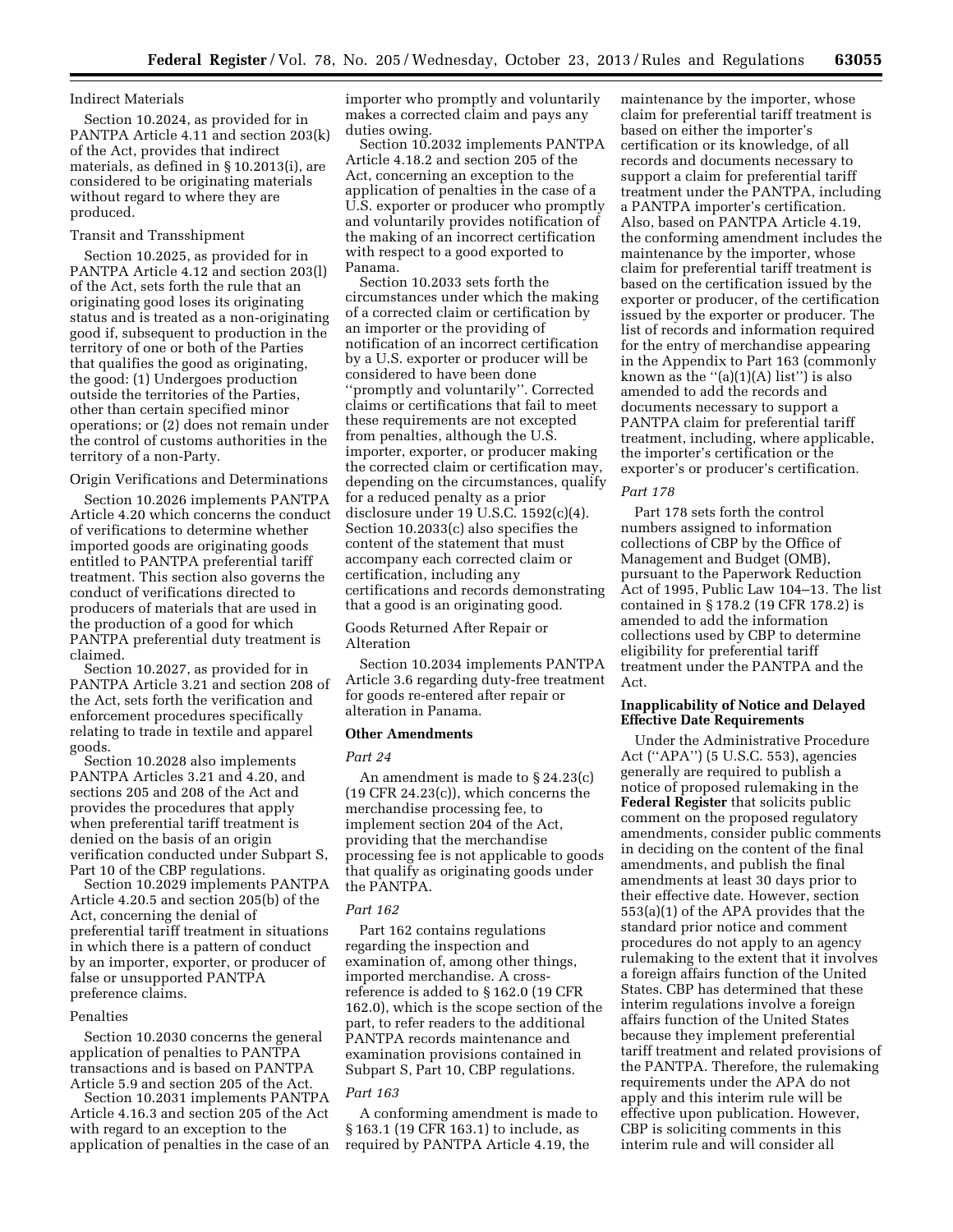comments received before issuing a final rule.

# **Executive Order 12866 and Regulatory Flexibility Act**

CBP has determined that this document is not a regulation or rule subject to the provisions of Executive Order 12866 of September 30, 1993 (58 FR 51735, October 4, 1993), because it pertains to a foreign affairs function of the United States and implements an international agreement, as described above, and therefore is specifically exempted by section  $3(d)(2)$  of Executive Order 12866. Because a notice of proposed rulemaking is not required under section 553(b) of the APA for the reasons described above, the provisions of the Regulatory Flexibility Act, as amended (5 U.S.C. 601 *et seq.*), do not apply to this rulemaking. Accordingly, this interim rule is not subject to the regulatory analysis requirements or other requirements of 5 U.S.C. 603 and 604.

# **Paperwork Reduction Act**

The collections of information contained in these regulations are under the review of OMB in accordance with the requirements of the Paperwork Reduction Act (44 U.S.C. 3507) under control numbers 1651–0117, which covers many of the free trade agreement requirements that CBP administers, and 1651–0076, which covers general recordkeeping requirements. The addition of the PANTPA requirements will result in an increase in the number of respondents and burden hours for this information collection. Under the Paperwork Reduction Act, an agency may not conduct or sponsor, and an individual is not required to respond to, a collection of information unless it displays a valid OMB control number.

The collections of information in these regulations are in §§ 10.2003, 10.2004, and 10.2007. This information is required in connection with general recordkeeping requirements (§ 10.2007), as well as claims for preferential tariff treatment under the PANTPA and the Act and will be used by CBP to determine eligibility for tariff preference under the PANTPA and the Act (§§ 10.2003 and 10.2004). The likely respondents are business organizations including importers, exporters and manufacturers. The burdens imposed by these regulations are:

Estimated total annual burden: 500 hours.

Estimated number of respondents: 2,500.

Estimated annual frequency of responses per respondent: 1.

Estimated average annual burden per response: .2 hours.

Comments concerning these collections of information and the accuracy of the estimated annual burden, and suggestions for reducing that burden, should be directed to the Office of Management and Budget, Attention: Desk Officer for the Department of the Treasury, Office of Information and Regulatory Affairs, Washington, DC 20503. A copy should also be sent to the Trade and Commercial Regulations Branch, Regulations and Rulings, Office of International Trade, U.S. Customs and Border Protection, 90 K Street NE., 10th Floor, Washington, DC 20229–1177.

#### **Signing Authority**

This document is being issued in accordance with § 0.1(a)(1) of the CBP regulations (19 CFR 0.1(a)(1)) pertaining to the authority of the Secretary of the Treasury (or his/her delegate) to approve regulations related to certain customs revenue functions.

### **List of Subjects**

### *19 CFR Part 10*

Alterations, Bonds, Customs duties and inspection, Exports, Imports, Preference programs, Repairs, Reporting and recordkeeping requirements, Trade agreements.

# *19 CFR Part 24*

Accounting, Customs duties and inspection, Financial and accounting procedures, Reporting and recordkeeping requirements, Trade agreements, User fees.

# *19 CFR Part 162*

Administrative practice and procedure, Customs duties and inspection, Penalties, Trade agreements.

### *19 CFR Part 163*

Administrative practice and procedure, Customs duties and inspection, Exports, Imports, Reporting and recordkeeping requirements, Trade agreements.

# *19 CFR Part 178*

Administrative practice and procedure, Exports, Imports, Reporting and recordkeeping requirements.

# **Amendments to the Regulations**

Accordingly, chapter I of title 19, Code of Federal Regulations (19 CFR chapter I), is amended as set forth below.

# **PART 10—ARTICLES CONDITIONALLY FREE, SUBJECT TO A REDUCED RATE, ETC.**

■ 1. The general authority citation for Part 10 continues to read, and the specific authority for new Subpart S is added, to read as follows:

**Authority:** 19 U.S.C. 66, 1202 (General Note 3(i), Harmonized Tariff Schedule of the United States), 1321, 1481, 1484, 1498, 1508, 1623, 1624, 3314.

\* \* \* \* \* Sections 10.2001 through 10.2034 also issued under 19 U.S.C. 1202 (General Note 35, HTSUS), 19 U.S.C. 1520(d), and Pub. L. 112–43, 125 Stat. 497 (19 U.S.C. 3805 note).  $\blacksquare$  2. In § 10.31(f), the last sentence is revised to read as follows:

# **§ 10.31 Entry; bond.**

\* \* \* \* \* (f) \* \* \* In addition, notwithstanding any other provision of this paragraph, in the case of professional equipment necessary for carrying out the business activity, trade or profession of a business person, equipment for the press or for sound or television broadcasting, cinematographic equipment, articles imported for sports purposes and articles intended for display or demonstration, if brought into the United States by a resident of Canada, Mexico, Singapore, Chile, Morocco, El Salvador, Guatemala, Honduras, Nicaragua, the Dominican Republic, Costa Rica, Bahrain, Oman, Peru, the Republic of Korea, Colombia, or Panama and entered under Chapter 98, Subchapter XIII, HTSUS, no bond or other security will be required if the entered article is a good originating, within the meaning of General Note 12, 25, 26, 27, 29, 30, 31, 32, 33, 34, and 35, HTSUS, in the country of which the importer is a resident.

■ 3. Add Subpart S to Part 10 to read as follows:

### **Subpart S—United States-Panama Trade Promotion Agreement**

#### **General Provisions**

Sec.

10.2001 Scope.

# 10.2002 General definitions.

#### **Import Requirements**

- 10.2003 Filing of claim for preferential tariff treatment upon importation.
- 10.2004 Certification.
- 10.2005 Importer obligations.<br>10.2006 Certification not requ
- Certification not required.
- 10.2007 Maintenance of records.
- 10.2008 Effect of noncompliance; failure to provide documentation regarding transshipment.

### **Export Requirements**

10.2009 Certification for goods exported to Panama.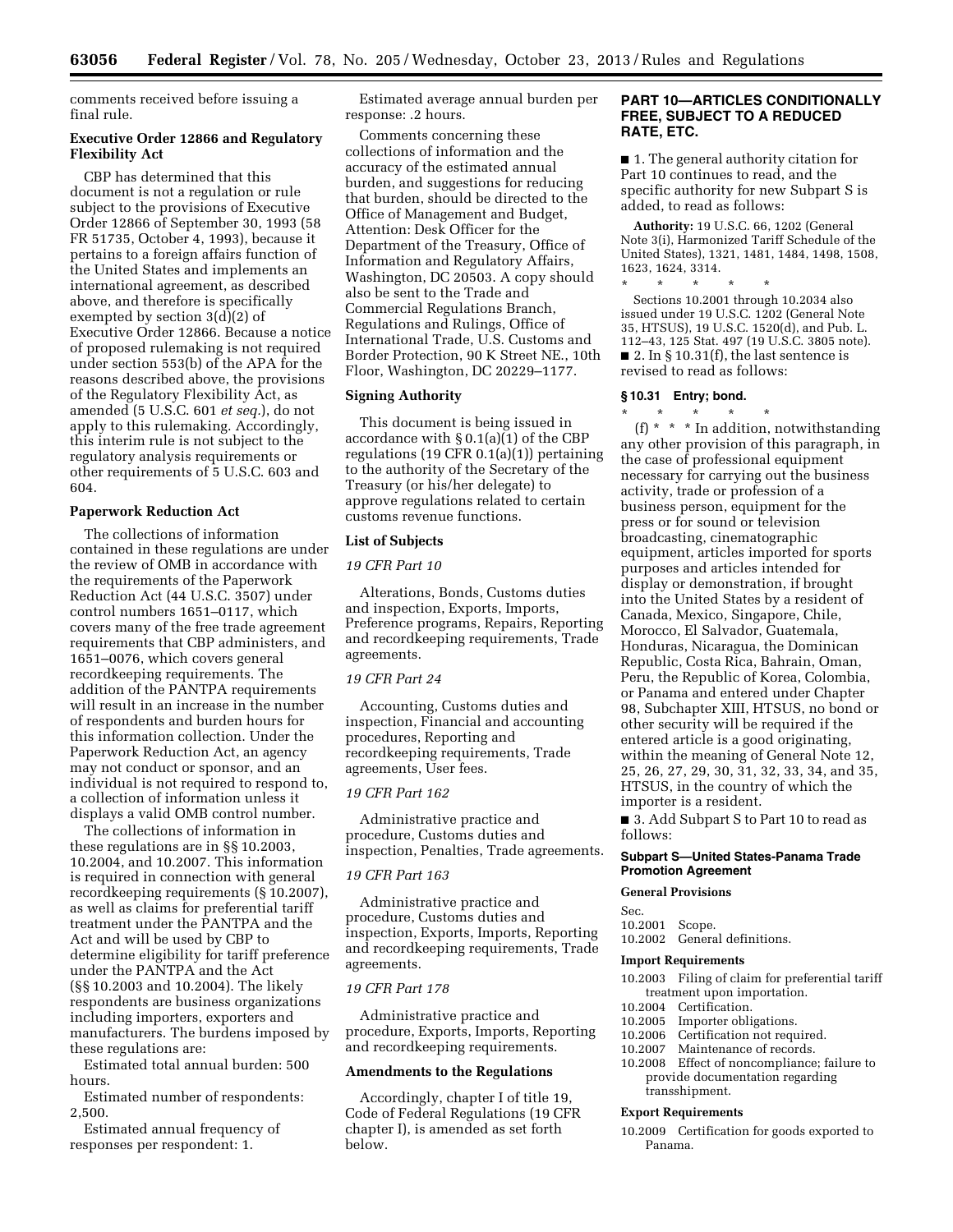#### **Post-Importation Duty Refund Claims**

- 10.2010 Right to make post-importation claim and refund duties.
- 10.2011 Filing procedures. 10.2012 CBP processing procedures.

#### **Rules of Origin**

- 10.2013 Definitions.<br>10.2014 Originating Originating goods.
- 10.2015 Regional value content.
- 10.2016 Value of materials.<br>10.2017 Accumulation.
- Accumulation.
- 10.2018 De minimis.
- 10.2019 Fungible goods and materials.
- 10.2020 Accessories, spare parts, or tools.
- 10.2021 Goods classifiable as goods put up in sets.
- 10.2022 Retail packaging materials and containers.
- 10.2023 Packing materials and containers for shipment.
- 10.2024 Indirect materials.
- 10.2025 Transit and transshipment.

# **Origin Verifications and Determinations**

- 10.2026 Verification and justification of claim for preferential tariff treatment.
- 10.2027 Special rule for verifications in Panama of U.S. imports of textile and apparel goods.
- 10.2028 Issuance of negative origin determinations.
- 10.2029 Repeated false or unsupported preference claims.

#### **Penalties**

- 10.2030 General.
- 10.2031 Corrected claim or certification by importers.
- 10.2032 Corrected certification by U.S. exporters or producers.
- 10.2033 Framework for correcting claims or certifications.

# **Goods Returned After Repair or Alteration**

10.2034 Goods re-entered after repair or alteration in Panama.

# **Subpart S—United States-Panama Trade Promotion Agreement**

#### **General Provisions**

#### **§ 10.2001 Scope.**

This subpart implements the duty preference and related customs provisions applicable to imported and exported goods under the United States-Panama Trade Promotion Agreement (the PANTPA) signed on June 28, 2007, and under the United States-Panama Trade Promotion Agreement Implementation Act (''the Act''), Public Law 112–43, 125 Stat. 497 (19 U.S.C. 3805 note). Except as otherwise specified in this subpart, the procedures and other requirements set forth in this subpart are in addition to the customs procedures and requirements of general application contained elsewhere in this chapter. Additional provisions implementing certain aspects of the PANTPA and the Act are contained in Parts 24, 162, and 163 of this chapter.

# **§ 10.2002 General definitions.**

As used in this subpart, the following terms will have the meanings indicated unless either the context in which they are used requires a different meaning or a different definition is prescribed for a particular section of this subpart:

(a) *Claim for preferential tariff treatment.* ''Claim for preferential tariff treatment'' means a claim that a good is entitled to the duty rate applicable under the PANTPA to an originating good and to an exemption from the merchandise processing fee;

(b) *Claim of origin.* ''Claim of origin'' means a claim that a textile or apparel good is an originating good or satisfies the non-preferential rules of origin of a Party;

(c) *Customs authority.* ''Customs authority'' means the competent authority that is responsible under the law of a Party for the administration of customs laws and regulations;

(d) *Customs duty.* ''Customs duty'' includes any customs or import duty and a charge of any kind imposed in connection with the importation of a good, including any form of surtax or surcharge in connection with such importation, but does not include any:

(1) Charge equivalent to an internal tax imposed consistently with Article III:2 of the GATT 1994 in respect of like, directly competitive, or substitutable goods of the Party, or in respect of goods from which the imported good has been manufactured or produced in whole or in part;

(2) Antidumping or countervailing duty that is applied pursuant to a Party's domestic law; or

(3) Fee or other charge in connection with importation commensurate with the cost of services rendered;

(e) *Customs Valuation Agreement.*  ''Customs Valuation Agreement'' means the *Agreement on Implementation of Article VII of the General Agreement on Tariffs and Trade 1994,* contained in Annex 1A to the WTO Agreement;

(f) *Days.* ''Days'' means calendar days; (g) *Enterprise.* ''Enterprise'' means any entity constituted or organized under applicable law, whether or not for profit, and whether privately-owned or governmentally-owned, including any corporation, trust, partnership, sole proprietorship, joint venture, or other association;

(h) *Enterprise of a Party.* ''Enterprise of a Party'' means an enterprise constituted or organized under a Party's law;

(i) *Goods of a Party.* ''Goods of a Party'' means domestic products as these are understood in the GATT 1994 or such goods as the Parties may agree,

and includes originating goods of that Party;

(j) *GATT 1994.* "GATT 1994" means the *General Agreement on Tariffs and Trade 1994,* which is part of the *WTO Agreement;* 

(k) *Harmonized System.* ''Harmonized System'' means the *Harmonized Commodity Description and Coding System,* including its General Rules of Interpretation, Section Notes, and Chapter Notes, as adopted and implemented by the Parties in their respective tariff laws;

(l) *Heading.* ''Heading'' means the first four digits in the tariff classification number under the Harmonized System;

(m) *HTSUS*. "HTSUS" means the *Harmonized Tariff Schedule of the United States* as promulgated by the U.S. International Trade Commission;

(n) *Identical goods.* ''Identical goods'' means goods that are the same in all respects relevant to the rule of origin that qualifies the goods as originating goods;

(o) *Originating.* ''Originating'' means qualifying for preferential tariff treatment under the rules of origin set out in Article 3.25 (Rules of Origin and Related Matters) or Chapter Four (Rules of Origin and Origin Procedures) of the PANTPA, and General Note 35, HTSUS;

(p) *Party.* "Party" means the United States or Panama;

(q) *Person.* "Person" means a natural person or an enterprise;

(r) *Preferential tariff treatment.*  ''Preferential tariff treatment'' means the duty rate applicable under the PANTPA to an originating good, and an exemption from the merchandise processing fee;

(s) *Subheading.* ''Subheading'' means the first six digits in the tariff classification number under the Harmonized System;

(t) *Textile or apparel good.* ''Textile or apparel good'' means a good listed in the Annex to the Agreement on Textiles and Clothing (commonly referred to as ''the ATC''), which is part of the WTO Agreement, except for those goods listed in Annex 3.30 of the PANTPA;

(u) *Territory.* ''Territory'' means:

(1) With respect to Panama, the land, maritime, and the air space under Panama's sovereignty and the exclusive economic zone and the continental shelf within which it exercises sovereign rights and jurisdiction in accordance with international law and its domestic law;

(2) With respect to the United States:

(i) The customs territory of the United States, which includes the 50 states, the District of Columbia, and Puerto Rico;

(ii) The foreign trade zones located in the United States and Puerto Rico; and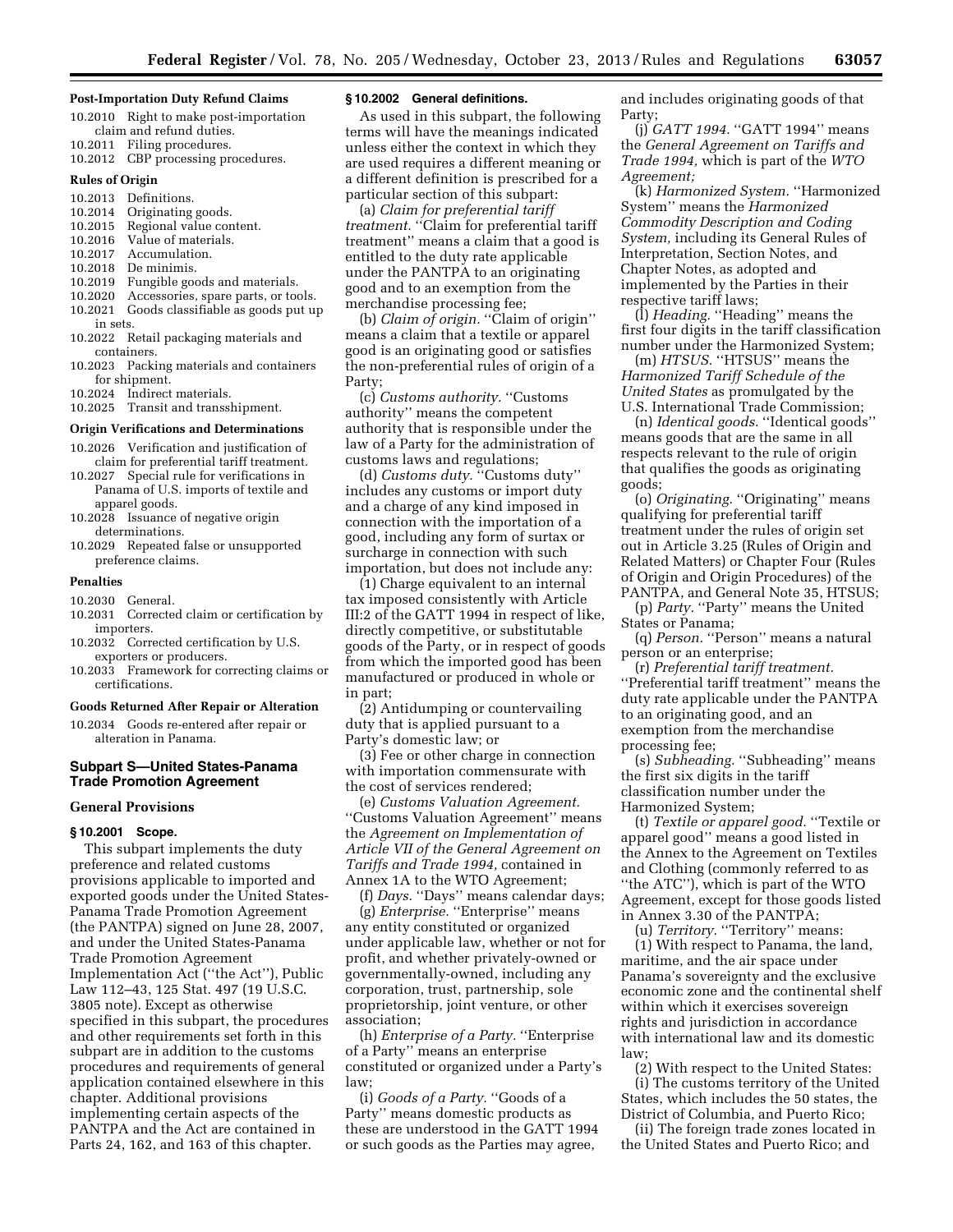(iii) Any areas beyond the territorial seas of the United States within which, in accordance with international law and its domestic law, the United States may exercise rights with respect to the seabed and subsoil and their natural resources;

(v) *WTO.* ''WTO'' means the World Trade Organization; and

(w) *WTO Agreement.* ''WTO Agreement'' means the *Marrakesh Agreement Establishing the World Trade Organization* of April 15, 1994.

# **Import Requirements**

# **§ 10.2003 Filing of claim for preferential tariff treatment upon importation.**

(a) *Basis of claim.* An importer may make a claim for PANTPA preferential tariff treatment, including an exemption from the merchandise processing fee, based on either:

(1) A written or electronic certification, as specified in § 10.2004, that is prepared by the importer, exporter, or producer of the good; or

(2) The importer's knowledge that the good is an originating good, including reasonable reliance on information in the importer's possession that the good is an originating good.

(b) *Making a claim.* The claim is made by including on the entry summary, or equivalent documentation, the letters "PA" as a prefix to the subheading of the HTSUS under which each qualifying good is classified, or by the method specified for equivalent reporting via an authorized electronic data interchange system.

(c) *Corrected claim.* If, after making the claim specified in paragraph (b) of this section, the importer has reason to believe that the claim is based on inaccurate information or is otherwise invalid, the importer must, within 30 calendar days after the date of discovery of the error, correct the claim and pay any duties that may be due. The importer must submit a statement either in writing or via an authorized electronic data interchange system to the CBP office where the original claim was filed specifying the correction (*see*  §§ 10.2031 and 10.2033).

# **§ 10.2004 Certification.**

(a) *General.* An importer who makes a claim pursuant to § 10.2003(b) based on a certification by the importer, exporter, or producer that the good is originating must submit, at the request of the port director, a copy of the certification. The certification:

(1) Need not be in a prescribed format but must be in writing or must be transmitted electronically pursuant to any electronic means authorized by CBP for that purpose;

(2) Must be in the possession of the importer at the time the claim for preferential tariff treatment is made if the certification forms the basis for the claim;

(3) Must include the following information:

(i) The legal name, address, telephone number, and email address of the certifying person;

(ii) If not the certifying person, the legal name, address, telephone number, and email address of the importer of record, the exporter, and the producer of the good, if known;

(iii) The legal name, address, telephone number, and email address of the responsible official or authorized agent of the importer, exporter, or producer signing the certification (if different from the information required by paragraph (a)(3)(i) of this section);

(iv) A description of the good for which preferential tariff treatment is claimed, which must be sufficiently detailed to relate it to the invoice and the HS nomenclature;

(v) The HTSUS tariff classification, to six or more digits, as necessary for the specific change in tariff classification rule for the good set forth in General Note 35, HTSUS;

(vi) The applicable rule of origin set forth in General Note 35, HTSUS, under which the good qualifies as an originating good;

(vii) Date of certification; and (viii) In case of a blanket certification issued with respect to multiple shipments of identical goods within any period specified in the written or electronic certification, not exceeding 12 months from the date of certification, the period that the certification covers; and

(4) Must include a statement, in substantially the following form: ''I certify that:

The information on this document is true and accurate and I assume the responsibility for proving such representations. I understand that I am liable for any false statements or material omissions made on or in connection with this document;

I agree to maintain and present upon request, documentation necessary to support these representations;

The goods comply with all requirements for preferential tariff treatment specified for those goods in the United States-Panama Trade Promotion Agreement; and

This document consists of pages, including all attachments.''

(b) *Responsible official or agent.* The certification provided for in paragraph (a) of this section must be signed and dated by a responsible official of the

importer, exporter, or producer, or by the importer's, exporter's, or producer's authorized agent having knowledge of the relevant facts.

(c) *Language.* The certification provided for in paragraph (a) of this section must be completed in either the English or Spanish language. In the latter case, the port director may require the importer to submit an English translation of the certification.

(d) *Certification by the exporter or producer.* (1) A certification may be prepared by the exporter or producer of the good on the basis of:

(i) The exporter's or producer's knowledge that the good is originating; or

(ii) In the case of an exporter, reasonable reliance on the producer's certification that the good is originating.

(2) The port director may not require an exporter or producer to provide a written or electronic certification to another person.

(e) *Applicability of certification.* The certification provided for in paragraph (a) of this section may be applicable to:

(1) A single shipment of a good into the United States; or

(2) Multiple shipments of identical goods into the United States that occur within a specified blanket period, not exceeding 12 months, set out in the certification.

(f) *Validity of certification.* A certification that is properly completed, signed, and dated in accordance with the requirements of this section will be accepted as valid for four years following the date on which it was issued.

# **§ 10.2005 Importer obligations.**

(a) *General.* An importer who makes a claim for preferential tariff treatment under § 10.2003(b):

(1) Will be deemed to have certified that the good is eligible for preferential tariff treatment under the PANTPA;

(2) Is responsible for the truthfulness of the claim and of all the information and data contained in the certification provided for in § 10.2004; and

(3) Is responsible for submitting any supporting documents requested by CBP, and for the truthfulness of the information contained in those documents. When a certification prepared by an exporter or producer forms the basis of a claim for preferential tariff treatment, and CBP requests the submission of supporting documents, the importer will provide to CBP, or arrange for the direct submission by the exporter or producer of, all information relied on by the exporter or producer in preparing the certification.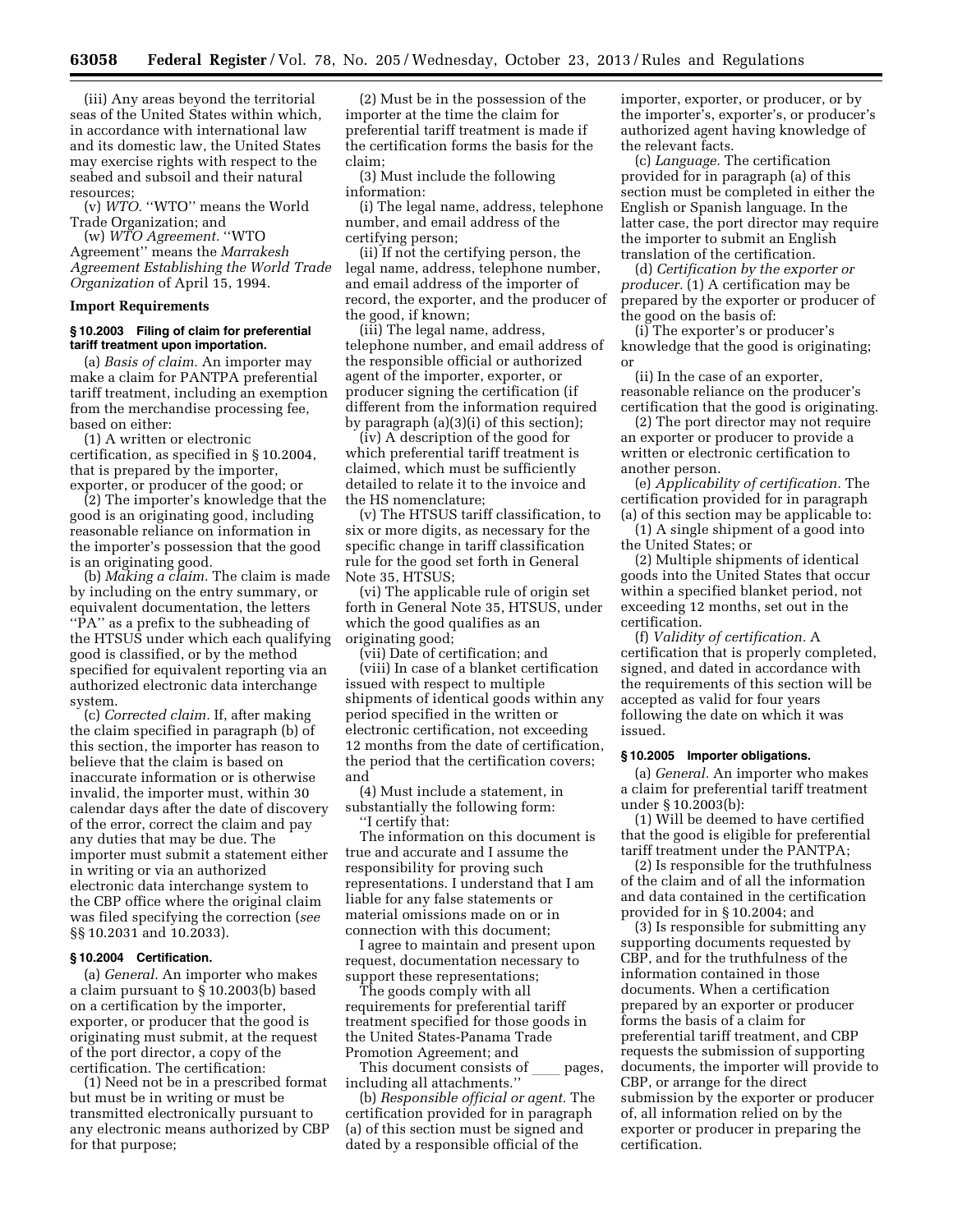(b) *Information provided by exporter or producer.* The fact that the importer has made a claim or submitted a certification based on information provided by an exporter or producer will not relieve the importer of the responsibility referred to in paragraph (a) of this section.

(c) *Exemption from penalties.* An importer will not be subject to civil or administrative penalties under 19 U.S.C. 1592 for making an incorrect claim for preferential tariff treatment or submitting an incorrect certification, provided that the importer promptly and voluntarily corrects the claim or certification and pays any duty owing (*see* § 10.2031 through 10.2033).

# **§ 10.2006 Certification not required.**

(a) *General.* Except as otherwise provided in paragraph (b) of this section, an importer will not be required to submit a copy of a certification under § 10.2004 for:

(1) A non-commercial importation of a good; or

(2) A commercial importation for which the value of the originating goods does not exceed U.S. \$2,500.

(b) *Exception.* If the port director determines that an importation described in paragraph (a) of this section is part of a series of importations carried out or planned for the purpose of evading compliance with the certification requirements of § 10.2004, the port director will notify the importer that for that importation the importer must submit to CBP a copy of the certification. The importer must submit such a copy within 30 days from the date of the notice. Failure to timely submit a copy of the certification will result in denial of the claim for preferential tariff treatment.

### **§ 10.2007 Maintenance of records.**

(a) *General.* An importer claiming preferential tariff treatment for a good imported into the United States under § 10.2003(b) based on either the importer's certification or its knowledge must maintain, for a minimum of five years after the date of importation of the good, all records and documents necessary to demonstrate that the good qualifies for preferential tariff treatment under the PANTPA. An importer claiming preferential tariff treatment for a good imported into the United States under § 10.2003(b) based on the certification issued by the exporter or producer must maintain, for a minimum of five years after the date of importation of the good, the certification issued by the exporter or producer. These records are in addition to any other records that the importer is

required to prepare, maintain, or make available to CBP under Part 163 of this chapter.

(b) *Method of maintenance.* The records and documents referred to in paragraph (a) of this section must be maintained by importers as provided in § 163.5 of this chapter.

### **§ 10.2008 Effect of noncompliance; failure to provide documentation regarding transshipment.**

(a) *General.* If the importer fails to comply with any requirement under this subpart, including submission of a complete certification prepared in accordance with § 10.2004 of this subpart, when requested, the port director may deny preferential tariff treatment to the imported good.

(b) *Failure to provide documentation regarding transshipment.* Where the requirements for preferential tariff treatment set forth elsewhere in this subpart are met, the port director nevertheless may deny preferential tariff treatment to an originating good if the good is shipped through or transshipped in a country other than a Party to the PANTPA, and the importer of the good does not provide, at the request of the port director, evidence demonstrating to the satisfaction of the port director that the conditions set forth in § 10.2025(a) were met.

### **Export Requirements**

### **§ 10.2009 Certification for goods exported to Panama.**

(a) *Submission of certification to CBP.*  Any person who completes and issues a certification for a good exported from the United States to Panama must provide a copy of the certification (written or electronic) to CBP upon request.

(b) *Notification of errors in certification.* Any person who completes and issues a certification for a good exported from the United States to Panama and who has reason to believe that the certification contains or is based on incorrect information must promptly notify every person to whom the certification was provided of any change that could affect the accuracy or validity of the certification. Notification of an incorrect certification must also be given either in writing or via an authorized electronic data interchange system to CBP specifying the correction (*see* §§ 10.2032 and 10.2033).

(c) *Maintenance of records*—(1) *General.* Any person who completes and issues a certification for a good exported from the United States to Panama must maintain, for a period of at least five years after the date the certification was issued, all records and supporting documents relating to the origin of a good for which the certification was issued, including the certification or copies thereof and records and documents associated with:

(i) The purchase, cost, and value of, and payment for, the good;

(ii) The purchase, cost, and value of, and payment for, all materials, including indirect materials, used in the production of the good; and

(iii) The production of the good in the form in which the good was exported.

(2) *Method of maintenance.* The records referred to in paragraph (c)(1) of this section must be maintained as provided in § 163.5 of this chapter.

(3) *Availability of records.* For purposes of determining compliance with the provisions of this part, the records required to be maintained under this section must be stored and made available for examination and inspection by the port director or other appropriate CBP officer in the same manner as provided in Part 163 of this chapter.

### **Post-Importation Duty Refund Claims**

### **§ 10.2010 Right to make post-importation claim and refund duties.**

Notwithstanding any other available remedy, where a good would have qualified as an originating good when it was imported into the United States but no claim for preferential tariff treatment was made, the importer of that good may file a claim for a refund of any excess duties at any time within one year after the date of importation of the good in accordance with the procedures set forth in § 10.2011. Subject to the provisions of § 10.2008, CBP may refund any excess duties by liquidation or reliquidation of the entry covering the good in accordance with § 10.2012(c).

### **§ 10.2011 Filing procedures.**

(a) *Place of filing.* A post-importation claim for a refund must be filed with the director of the port at which the entry covering the good was filed. The postimportation claim may be filed by paper or by the method specified for equivalent reporting via an authorized electronic data interchange system.

(b) *Contents of claim.* A postimportation claim for a refund must be filed by presentation of the following:

(1) A written or electronic declaration or statement stating that the good was an originating good at the time of importation and setting forth the number and date of the entry or entries covering the good;

(2) A copy of a written or electronic certification prepared in accordance with § 10.2004 if a certification forms the basis for the claim, or other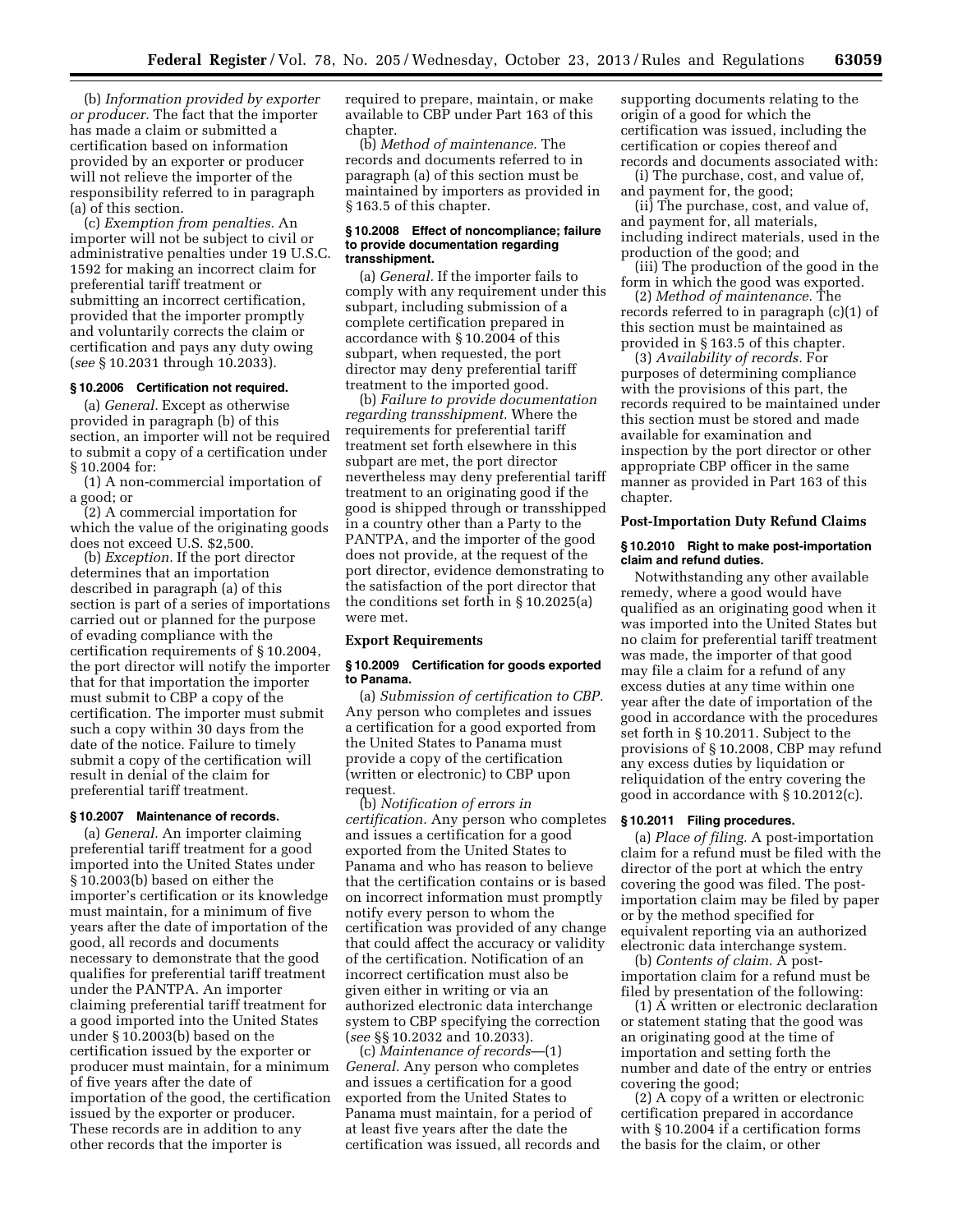information demonstrating that the good qualifies for preferential tariff treatment;

(3) A written statement indicating whether the importer of the good provided a copy of the entry summary or equivalent documentation to any other person. If such documentation was so provided, the statement must identify each recipient by name, CBP identification number, and address and must specify the date on which the documentation was provided; and

(4) A written statement indicating whether any person has filed a protest relating to the good under any provision of law; and if any such protest has been filed, the statement must identify the protest by number and date.

# **§ 10.2012 CBP processing procedures.**

(a) *Status determination.* After receipt of a post-importation claim pursuant to § 10.2011, the port director will determine whether the entry covering the good has been liquidated and, if liquidation has taken place, whether the liquidation has become final.

(b) *Pending protest or judicial review.*  If the port director determines that any protest relating to the good has not been finally decided, the port director will suspend action on the claim filed pursuant to § 10.2011 until the decision on the protest becomes final. If a summons involving the tariff classification or dutiability of the good is filed in the Court of International Trade, the port director will suspend action on the claim filed pursuant to § 10.2011 until judicial review has been completed.

(c) *Allowance of claim*—(1) *Unliquidated entry.* If the port director determines that a claim for a refund filed pursuant to § 10.2011 should be allowed and the entry covering the good has not been liquidated, the port director will take into account the claim for refund in connection with the liquidation of the entry.

(2) *Liquidated entry.* If the port director determines that a claim for a refund filed pursuant to § 10.2011 should be allowed and the entry covering the good has been liquidated, whether or not the liquidation has become final, the entry must be reliquidated in order to effect a refund of duties under this section. If the entry is otherwise to be reliquidated based on administrative review of a protest or as a result of judicial review, the port director will reliquidate the entry taking into account the claim for refund pursuant to § 10.2011.

(d) *Denial of claim*—(1) *General.* The port director may deny a claim for a refund filed under § 10.2011 if the claim was not filed timely, if the importer has

not complied with the requirements of §§ 10.2008 and 10.2011, or if, following an origin verification under § 10.2026, the port director determines either that the imported good was not an originating good at the time of importation or that a basis exists upon which preferential tariff treatment may be denied under § 10.2026.

(2) *Unliquidated entry.* If the port director determines that a claim for a refund filed under this subpart should be denied and the entry covering the good has not been liquidated, the port director will deny the claim in connection with the liquidation of the entry, and notice of the denial and the reason for the denial will be provided to the importer in writing or via an authorized electronic data interchange system.

(3) *Liquidated entry.* If the port director determines that a claim for a refund filed under this subpart should be denied and the entry covering the good has been liquidated, whether or not the liquidation has become final, the claim may be denied without reliquidation of the entry. If the entry is otherwise to be reliquidated based on administrative review of a protest or as a result of judicial review, such reliquidation may include denial of the claim filed under this subpart. In either case, the port director will provide notice of the denial and the reason for the denial to the importer in writing or via an authorized electronic data interchange system.

#### **Rules of Origin**

### **§ 10.2013 Definitions.**

For purposes of §§ 10.2013 through 10.2025:

(a) *Adjusted value.* ''Adjusted value'' means the value determined in accordance with Articles 1 through 8, Article 15, and the corresponding interpretative notes of the Customs Valuation Agreement, adjusted, if necessary, to exclude:

(1) Any costs, charges, or expenses incurred for transportation, insurance and related services incident to the international shipment of the good from the country of exportation to the place of importation; and

(2) The value of packing materials and containers for shipment as defined in paragraph (o) of this section;

(b) *Class of motor vehicles.* ''Class of motor vehicles'' means any one of the following categories of motor vehicles:

(1) Motor vehicles classified under subheading 8701.20, motor vehicles for the transport of 16 or more persons classified under subheading 8702.10 or 8702.90, and motor vehicles classified

under subheading 8704.10, 8704.22, 8704.23, 8704.32, or 8704.90, or heading 8705 or 8706, HTSUS;

(2) Motor vehicles classified under subheading 8701.10 or any of subheadings 8701.30 through 8701.90, HTSUS;

(3) Motor vehicles for the transport of 15 or fewer persons classified under subheading 8702.10 or 8702.90, HTSUS, or motor vehicles classified under subheading 8704.21 or 8704.31, HTSUS; or

(4) Motor vehicles classified under subheadings 8703.21 through 8703.90, HTSUS;

(c) *Enterprise.* ''Enterprise'' means an enterprise as defined in § 10.2002(g), and includes an enterprise involved in:

(1) Production, processing, or manipulation of textile or apparel goods in the territory of Panama, including in any free trade zone, foreign trade zone, or export processing zone;

(2) Importation of textile or apparel goods into the territory of Panama, including into any free trade zone, foreign trade zone, or export processing zone; or

(3) Exportation of textile or apparel goods from the territory of Panama, including from any free trade zone, foreign trade zone, or export processing zone;

(d) *Exporter.* "Exporter" means a person who exports goods from the territory of a Party;

(e) *Fungible good or material.*  ''Fungible good or material'' means a good or material, as the case may be, that is interchangeable with another good or material for commercial purposes and the properties of which are essentially identical to such other good or material;

(f) *Generally Accepted Accounting Principles.* ''Generally Accepted Accounting Principles'' means the recognized consensus or substantial authoritative support in the territory of a Party, with respect to the recording of revenues, expenses, costs, assets, and liabilities, the disclosure of information, and the preparation of financial statements. These principles may encompass broad guidelines of general application, as well as detailed standards, practices, and procedures;

(g) *Good.* "Good" means any merchandise, product, article, or material;

(h) *Goods wholly obtained or produced entirely in the territory of one or both of the Parties.* ''Goods wholly obtained or produced entirely in the territory of one or both of the Parties'' means: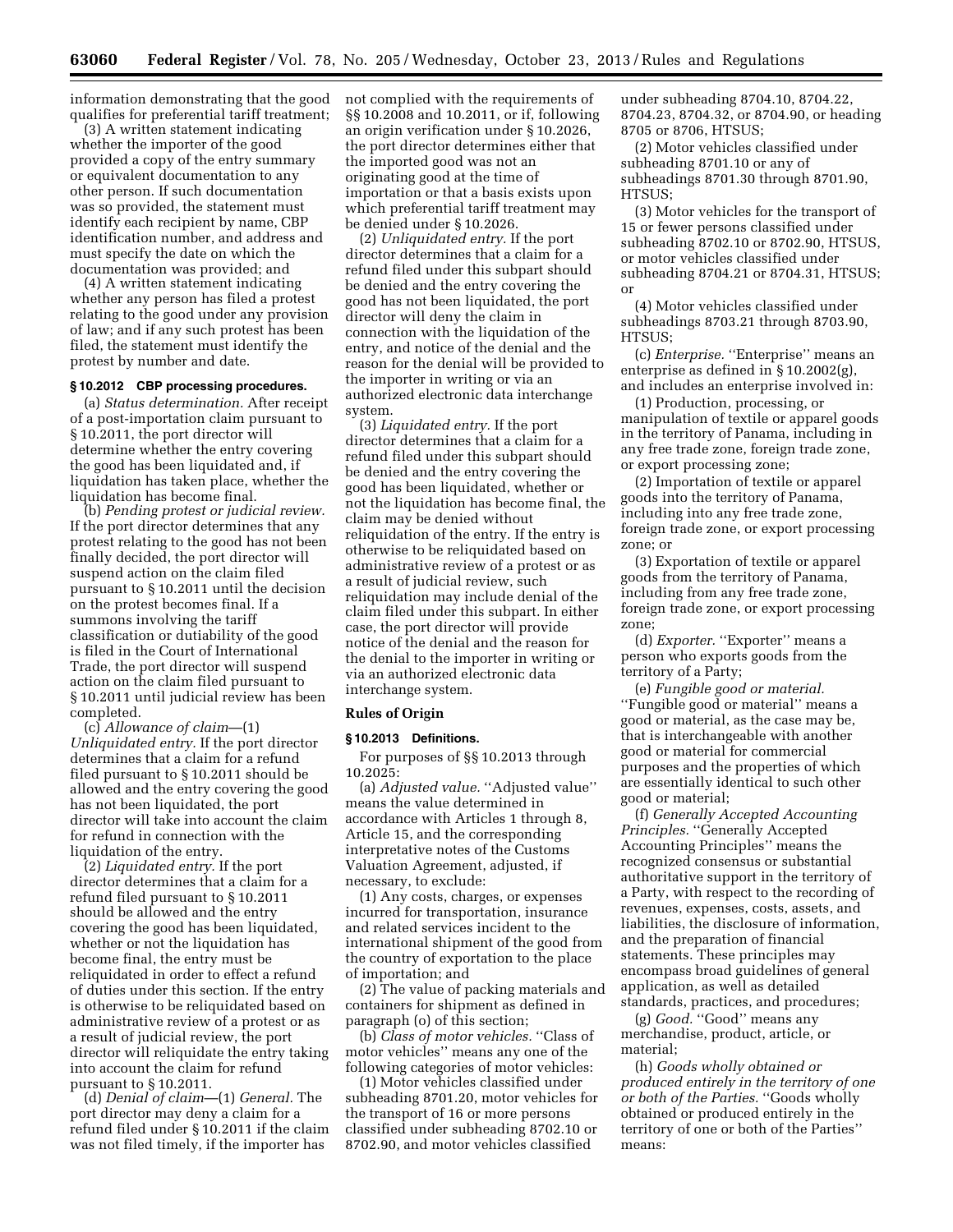(1) Plants and plant products harvested or gathered in the territory of one or both of the Parties;

(2) Live animals born and raised in the territory of one or both of the Parties;

(3) Goods obtained in the territory of one or both of the Parties from live animals;

(4) Goods obtained from hunting, trapping, fishing, or aquaculture conducted in the territory of one or both of the Parties;

(5) Minerals and other natural resources not included in paragraphs (h)(1) through (h)(4) of this section that are extracted or taken in the territory of one or both of the Parties;

(6) Fish, shellfish, and other marine life taken from the sea, seabed, or subsoil outside the territory of the Parties by:

(i) Vessels registered or recorded with Panama and flying its flag; or

(ii) Vessels documented under the laws of the United States;

(7) Goods produced on board factory ships from the goods referred to in paragraph (h)(6) of this section, if such factory ships are:

(i) Registered or recorded with Panama and flying its flag; or

(ii) Documented under the laws of the United States;

(8) Goods taken by a Party or a person of a Party from the seabed or subsoil outside territorial waters, if a Party has rights to exploit such seabed or subsoil;

(9) Goods taken from outer space, provided they are obtained by a Party or a person of a Party and not processed in the territory of a non-Party;

(10) Waste and scrap derived from:

(i) Manufacturing or processing operations in the territory of one or both of the Parties; or

(ii) Used goods collected in the territory of one or both of the Parties, if such goods are fit only for the recovery of raw materials;

(11) Recovered goods derived in the territory of one or both of the Parties from used goods, and used in the territory of one or both of the Parties in the production of remanufactured goods; and

(12) Goods produced in the territory of one or both of the Parties exclusively from goods referred to in any of paragraphs (h)(1) through (h)(10) of this section, or from the derivatives of such goods, at any stage of production;

(i) *Indirect material.* ''Indirect material'' means a good used in the production, testing, or inspection of another good in the territory of one or both of the Parties but not physically incorporated into that other good, or a good used in the maintenance of

buildings or the operation of equipment associated with the production of another good, including:

(1) Fuel and energy;

(2) Tools, dies, and molds;

(3) Spare parts and materials used in the maintenance of equipment or buildings;

(4) Lubricants, greases, compounding materials, and other materials used in production or used to operate equipment or buildings;

(5) Gloves, glasses, footwear, clothing, safety equipment, and supplies;

(6) Equipment, devices, and supplies used for testing or inspecting the good;

(7) Catalysts and solvents; and

(8) Any other good that is not incorporated into the other good but the use of which in the production of the other good can reasonably be demonstrated to be a part of that production;

(j) *Material.* "Material" means a good that is used in the production of another good, including a part or an ingredient;

(k) *Model line.* ''Model line'' means a group of motor vehicles having the same platform or model name;

(l) *Net cost.* ''Net cost'' means total cost minus sales promotion, marketing, and after-sales service costs, royalties, shipping and packing costs, and nonallowable interest costs that are included in the total cost;

(m) *Non-allowable interest costs.*  ''Non-allowable interest costs'' means interest costs incurred by a producer that exceed 700 basis points above the applicable official interest rate for comparable maturities of the Party in which the producer is located;

(n) *Non-originating good or nonoriginating material.* ''Non-originating good'' or ''non-originating material'' means a good or material, as the case may be, that does not qualify as originating under General Note 35, HTSUS, or this subpart;

(o) *Packing materials and containers*  for shipment. "Packing materials and containers for shipment'' means the goods used to protect a good during its transportation to the United States, and does not include the packaging materials and containers in which a good is packaged for retail sale;

(p) *Producer*. "Producer" means a person who engages in the production of a good in the territory of a Party;

(q) *Production.* ''Production'' means growing, mining, harvesting, fishing, raising, trapping, hunting, manufacturing, processing, assembling, or disassembling a good;

(r) *Reasonably allocate.* ''Reasonably allocate'' means to apportion in a manner that would be appropriate under Generally Accepted Accounting Principles;

(s) *Recovered goods.* ''Recovered goods'' means materials in the form of individual parts that are the result of:

(1) The disassembly of used goods into individual parts; and

(2) The cleaning, inspecting, testing, or other processing that is necessary to improve such individual parts to sound working condition;

(t) *Remanufactured good.*  ''Remanufactured good'' means a good classified in Chapter 84, 85, 87, or 90 or heading 9402, HTSUS, other than a good classified in heading 8418 or 8516, HTSUS, and that:

(1) Is entirely or partially comprised of recovered goods as defined in paragraph (s) of this section; and

(2) Has a similar life expectancy and enjoys a factory warranty similar to such a good that is new;

(u) *Royalties.* ''Royalties'' means payments of any kind, including payments under technical assistance agreements or similar agreements, made as consideration for the use of, or right to use, any copyright, literary, artistic, or scientific work, patent, trademark, design, model, plan, secret formula or process, excluding those payments under technical assistance agreements or similar agreements that can be related to specific services such as:

(1) Personnel training, without regard to where performed; and

(2) If performed in the territory of one or both of the Parties, engineering, tooling, die-setting, software design and similar computer services;

(v) *Sales promotion, marketing, and after-sales service costs.* ''Sales promotion, marketing, and after-sales service costs'' means the following costs related to sales promotion, marketing, and after-sales service:

(1) Sales and marketing promotion; media advertising; advertising and market research; promotional and demonstration materials; exhibits; sales conferences, trade shows and conventions; banners; marketing displays; free samples; sales, marketing, and after-sales service literature (product brochures, catalogs, technical literature, price lists, service manuals, sales aid information); establishment and protection of logos and trademarks; sponsorships; wholesale and retail restocking charges; entertainment;

(2) Sales and marketing incentives; consumer, retailer or wholesaler rebates; merchandise incentives;

(3) Salaries and wages, sales commissions, bonuses, benefits (for example, medical, insurance, pension), traveling and living expenses, membership and professional fees, for sales promotion, marketing, and aftersales service personnel;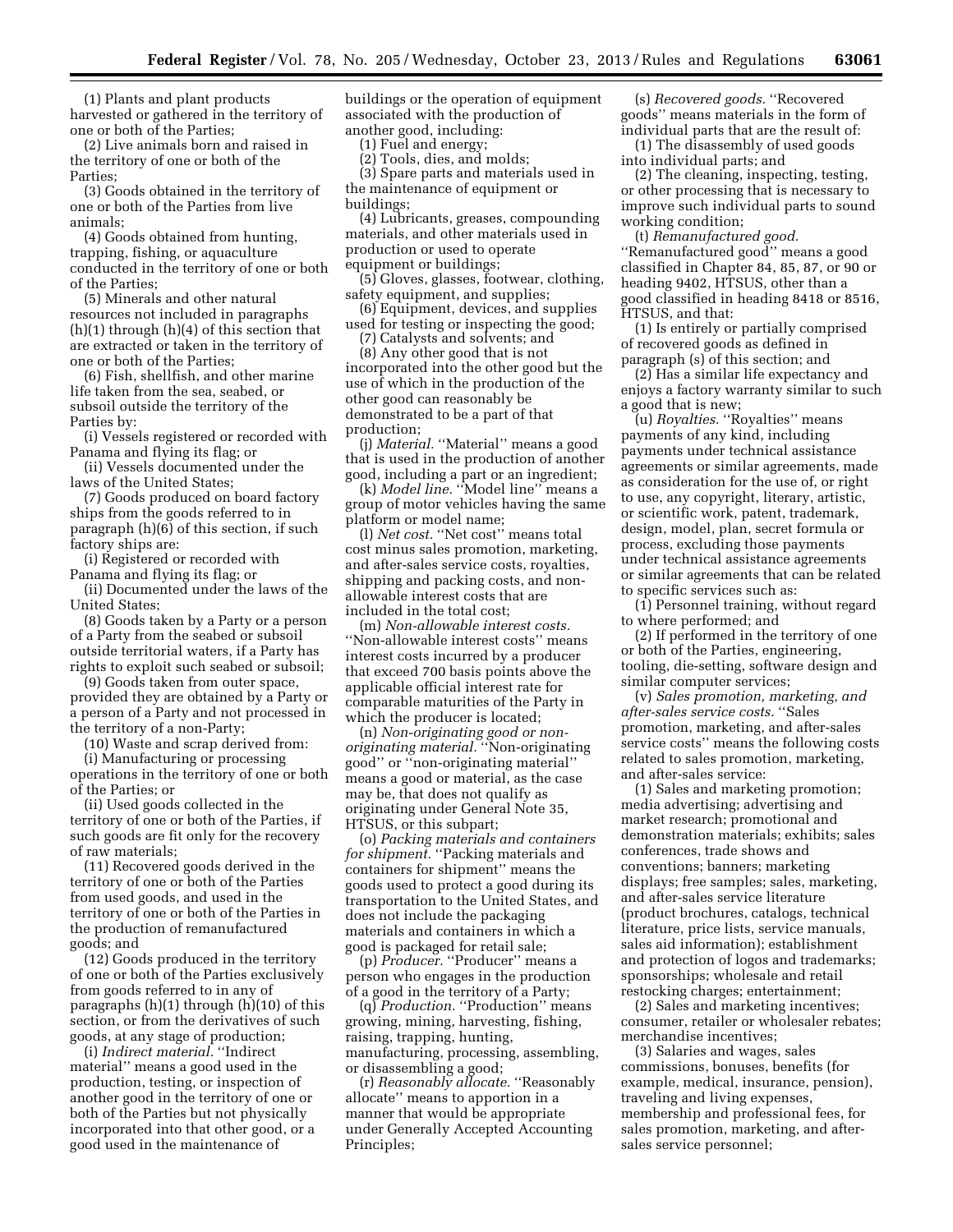(4) Recruiting and training of sales promotion, marketing, and after-sales service personnel, and after-sales training of customers' employees, where such costs are identified separately for sales promotion, marketing, and aftersales service of goods on the financial statements or cost accounts of the producer;

(5) Product liability insurance;

(6) Office supplies for sales promotion, marketing, and after-sales service of goods, where such costs are identified separately for sales promotion, marketing, and after-sales service of goods on the financial statements or cost accounts of the producer;

(7) Telephone, mail and other communications, where such costs are identified separately for sales promotion, marketing, and after-sales service of goods on the financial statements or cost accounts of the producer;

(8) Rent and depreciation of sales promotion, marketing, and after-sales service offices and distribution centers;

(9) Property insurance premiums, taxes, cost of utilities, and repair and maintenance of sales promotion, marketing, and after-sales service offices and distribution centers, where such costs are identified separately for sales promotion, marketing, and after-sales service of goods on the financial statements or cost accounts of the producer; and

(10) Payments by the producer to other persons for warranty repairs;

(w) *Self-produced material.* ''Selfproduced material'' means an originating material that is produced by a producer of a good and used in the production of that good;

(x) *Shipping and packing costs.*  ''Shipping and packing costs'' means the costs incurred in packing a good for shipment and shipping the good from the point of direct shipment to the buyer, excluding the costs of preparing and packaging the good for retail sale;

(y) *Total cost.* ''Total cost'' means all product costs, period costs, and other costs for a good incurred in the territory of one or both of the Parties. Product costs are costs that are associated with the production of a good and include the value of materials, direct labor costs, and direct overhead. Period costs are costs, other than product costs, that are expensed in the period in which they are incurred, such as selling expenses and general and administrative expenses. Other costs are all costs recorded on the books of the producer that are not product costs or period costs, such as interest. Total cost does not include profits that are earned by

the producer, regardless of whether they are retained by the producer or paid out to other persons as dividends, or taxes paid on those profits, including capital gains taxes;

(z) *Used.* ''Used'' means utilized or consumed in the production of goods; and

(aa) *Value.* "Value" means the value of a good or material for purposes of calculating customs duties or for purposes of applying this subpart.

#### **§ 10.2014 Originating goods.**

Except as otherwise provided in this subpart and General Note 35, HTSUS, a good imported into the customs territory of the United States will be considered an originating good under the PANTPA only if:

(a) The good is wholly obtained or produced entirely in the territory of one or both of the Parties;

(b) The good is produced entirely in the territory of one or both of the Parties and:

(1) Each non-originating material used in the production of the good undergoes an applicable change in tariff classification specified in General Note 35, HTSUS, and the good satisfies all other applicable requirements of General Note 35, HTSUS; or

(2) The good otherwise satisfies any applicable regional value content or other requirements specified in General Note 35, HTSUS, and satisfies all other applicable requirements of General Note 35, HTSUS; or

(c) The good is produced entirely in the territory of one or both of the Parties exclusively from originating materials.

# **§ 10.2015 Regional value content.**

(a) *General.* Except for goods to which paragraph (d) of this section applies, where General Note 35, HTSUS, sets forth a rule that specifies a regional value content test for a good, the regional value content of such good must be calculated by the importer, exporter, or producer of the good on the basis of the build-down method described in paragraph (b) of this section or the build-up method described in paragraph (c) of this section.

(b) *Build-down method.* Under the build-down method, the regional value content must be calculated on the basis of the formula  $\text{RVC} = ((\text{AV} - \text{VNM}))$  $AV$ )  $\times$  100, where RVC is the regional value content, expressed as a percentage; AV is the adjusted value of the good; and VNM is the value of nonoriginating materials that are acquired and used by the producer in the production of the good, but does not

include the value of a material that is self-produced.

(c) *Build-up method.* Under the buildup method, the regional value content must be calculated on the basis of the formula  $RVC = (VOM/AV) \times 100$ , where RVC is the regional value content, expressed as a percentage; AV is the adjusted value of the good; and VOM is the value of originating materials that are acquired or self-produced and used by the producer in the production of the good.

(d) *Special rule for certain automotive goods.* 

(1) *General.* Where General Note 35, HTSUS, sets forth a rule that specifies a regional value content test for an automotive good provided for in any of subheadings 8407.31 through 8407.34 (engines), subheading 8408.20 (diesel engine for vehicles), heading 8409 (parts of engines), or any of headings 8701 through 8705 (motor vehicles), and headings 8706 (chassis), 8707 (bodies), and 8708 (motor vehicle parts), HTSUS, the regional value content of such good may be calculated by the importer, exporter, or producer of the good on the basis of the net cost method described in paragraphs (d)(2) through (d)(4) of this section.

(2) *Net cost method.* Under the net cost method, the regional value content is calculated on the basis of the formula  $RVC = ((NC - VNM)/NC) \times 100$ , where RVC is the regional value content, expressed as a percentage; NC is the net cost of the good; and VNM is the value of non-originating materials that are acquired and used by the producer in the production of the good, but does not include the value of a material that is self-produced. Consistent with the provisions regarding allocation of costs set out in Generally Accepted Accounting Principles, the net cost of the good must be determined by:

(i) Calculating the total cost incurred with respect to all goods produced by the producer of the automotive good, subtracting any sales promotion, marketing, and after-sales service costs, royalties, shipping and packing costs, and non-allowable interest costs that are included in the total cost of all such goods, and then reasonably allocating the resulting net cost of those goods to the automotive good;

(ii) Calculating the total cost incurred with respect to all goods produced by the producer of the automotive good, reasonably allocating the total cost to the automotive good, and then subtracting any sales promotion, marketing, and after-sales service costs, royalties, shipping and packing costs, and non-allowable interest costs that are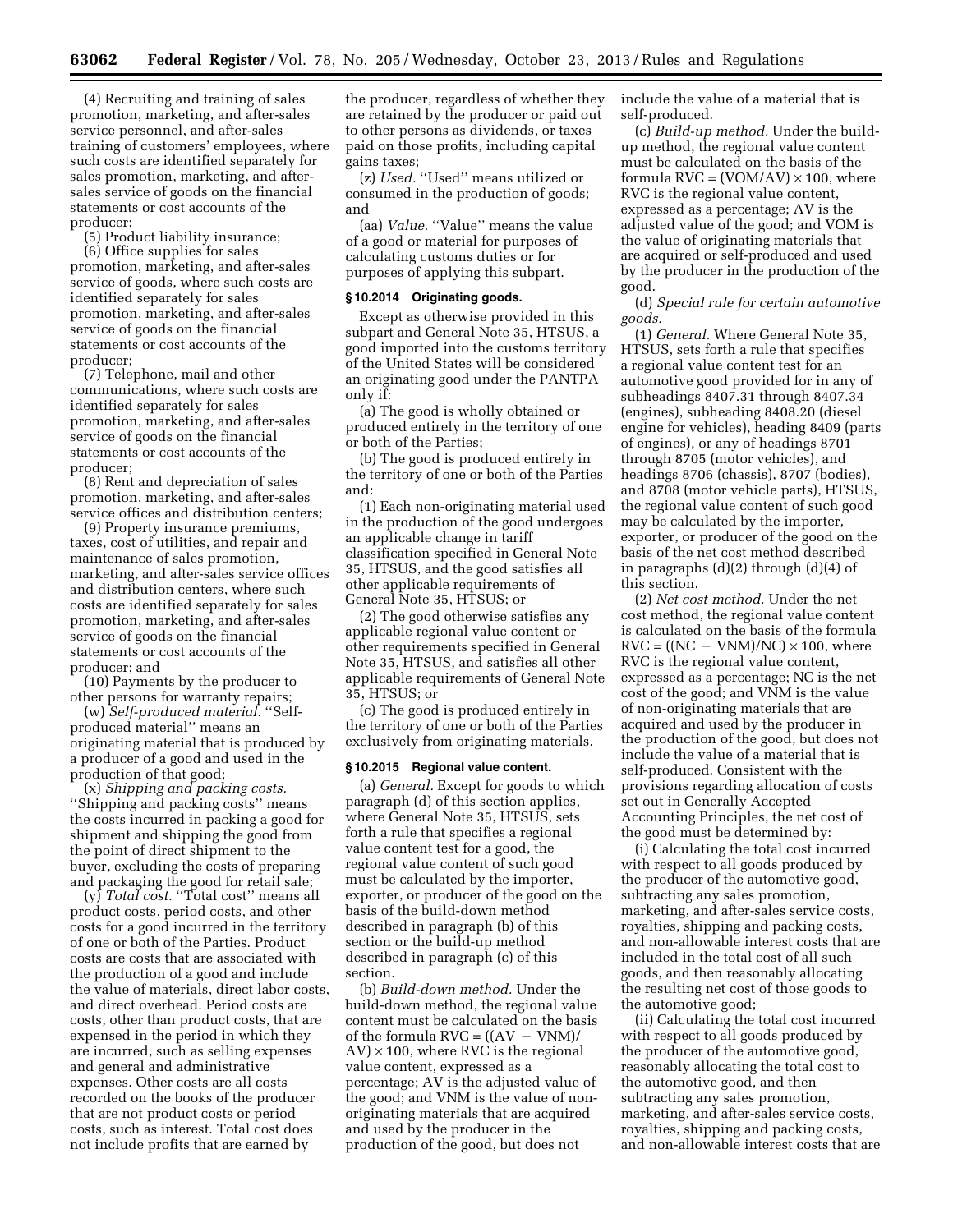included in the portion of the total cost allocated to the automotive good; or

(iii) Reasonably allocating each cost that forms part of the total costs incurred with respect to the automotive good so that the aggregate of these costs does not include any sales promotion, marketing, and after-sales service costs, royalties, shipping and packing costs, or non-allowable interest costs.

(3) *Motor vehicles*—(i) *General.* For purposes of calculating the regional value content under the net cost method for an automotive good that is a motor vehicle provided for in any of headings 8701 through 8705, an importer, exporter, or producer may average the amounts calculated under the formula set forth in paragraph (d)(2) of this section over the producer's fiscal year using any one of the categories described in paragraph (d)(3)(ii) of this section either on the basis of all motor vehicles in the category or those motor vehicles in the category that are exported to the territory of one or both Parties.

(ii) *Categories.* The categories referred to in paragraph (d)(3)(i) of this section are as follows:

(A) The same model line of motor vehicles, in the same class of vehicles, produced in the same plant in the territory of a Party, as the motor vehicle for which the regional value content is being calculated;

(B) The same class of motor vehicles, and produced in the same plant in the territory of a Party, as the motor vehicle for which the regional value content is being calculated; and

(C) The same model line of motor vehicles produced in the territory of a Party as the motor vehicle for which the regional value content is being calculated.

(4) *Other automotive goods*—(i) *General.* For purposes of calculating the regional value content under the net cost method for automotive goods provided for in any of subheadings 8407.31 through 8407.34, subheading 8408.20, heading 8409, 8706, 8707, or 8708, HTSUS, that are produced in the same plant, an importer, exporter, or producer may:

(A) Average the amounts calculated under the formula set forth in paragraph (d)(2) of this section over any of the following: the fiscal year, or any quarter or month, of the motor vehicle producer to whom the automotive good is sold, or the fiscal year, or any quarter or month, of the producer of the automotive good, provided the goods were produced during the fiscal year, quarter, or month that is the basis for the calculation;

(B) Determine the average referred to in paragraph  $(d)(4)(i)(A)$  of this section

separately for such goods sold to one or more motor vehicle producers; or

(C) Make a separate determination under paragraph (d)(4)(i)(A) or  $(d)(4)(i)(B)$  of this section for automotive goods that are exported to the territory of Panama or the United States.

(ii) *Duration of use.* A person selecting an averaging period of one month or quarter under paragraph  $(d)(4)(i)(A)$  of this section must continue to use that method for that category of automotive goods throughout the fiscal year.

### **§ 10.2016 Value of materials.**

(a) *Calculating the value of materials.*  For purposes of calculating the regional value content of a good under General Note 35, HTSUS, and for purposes of applying the *de minimis* (*see* § 10.2018) provisions of General Note 35, HTSUS, the value of a material is:

(1) In the case of a material imported by the producer of the good, the adjusted value of the material;

(2) In the case of a material acquired by the producer in the territory where the good is produced, the value, determined in accordance with Articles 1 through 8, Article 15, and the corresponding interpretative notes of the Customs Valuation Agreement, i.e., in the same manner as for imported goods, with reasonable modifications to the provisions of the Customs Valuation Agreement as may be required due to the absence of an importation by the producer (including, but not limited to, treating a domestic purchase by the producer as if it were a sale for export to the country of importation); or

(3) In the case of a self-produced material, the sum of:

(i) All expenses incurred in the production of the material, including general expenses; and

(ii) An amount for profit equivalent to the profit added in the normal course of trade.

(b) *Examples.* The following examples illustrate application of the principles set forth in paragraph (a)(2) of this section:

*Example 1.* A producer in Panama purchases material x from an unrelated seller in Panama for \$100. Under the provisions of Article 1 of the Customs Valuation Agreement, transaction value is the price actually paid or payable for the goods when sold for export to the country of importation adjusted in accordance with the provisions of Article 8. In order to apply Article 1 to this domestic purchase by the producer, such purchase is treated as if it were a sale for export to the country of importation. Therefore, for purposes of determining the adjusted value of

material x, Article 1 transaction value is the price actually paid or payable for the goods when sold to the producer in Panama (\$100), adjusted in accordance with the provisions of Article 8. In this example, it is irrelevant whether material x was initially imported into Panama by the seller (or by anyone else). So long as the producer acquired material x in Panama, it is intended that the value of material x will be determined on the basis of the price actually paid or payable by the producer adjusted in accordance with the provisions of Article 8.

*Example 2.* Same facts as in Example 1, except that the sale between the seller and the producer is subject to certain restrictions that preclude the application of Article 1. Under Article 2 of the Customs Valuation Agreement, the value is the transaction value of identical goods sold for export to the same country of importation and exported at or about the same time as the goods being valued. In order to permit the application of Article 2 to the domestic acquisition by the producer, it should be modified so that the value is the transaction value of identical goods sold within Panama at or about the same time the goods were sold to the producer in Panama. Thus, if the seller of material x also sold an identical material to another buyer in Panama without restrictions, that other sale would be used to determine the adjusted value of material x.

(c) *Permissible additions to, and deductions from, the value of materials*—(1) *Additions to originating materials.* For originating materials, the following expenses, if not included under paragraph (a) of this section, may be added to the value of the originating material:

(i) The costs of freight, insurance, packing, and all other costs incurred in transporting the material within or between the territory of one or both of the Parties to the location of the producer;

(ii) Duties, taxes, and customs brokerage fees on the material paid in the territory of one or both of the Parties, other than duties and taxes that are waived, refunded, refundable, or otherwise recoverable, including credit against duty or tax paid or payable; and

(iii) The cost of waste and spoilage resulting from the use of the material in the production of the good, less the value of renewable scrap or byproducts.

(2) *Deductions from non-originating materials.* For non-originating materials, if included under paragraph (a) of this section, the following expenses may be deducted from the value of the nonoriginating material: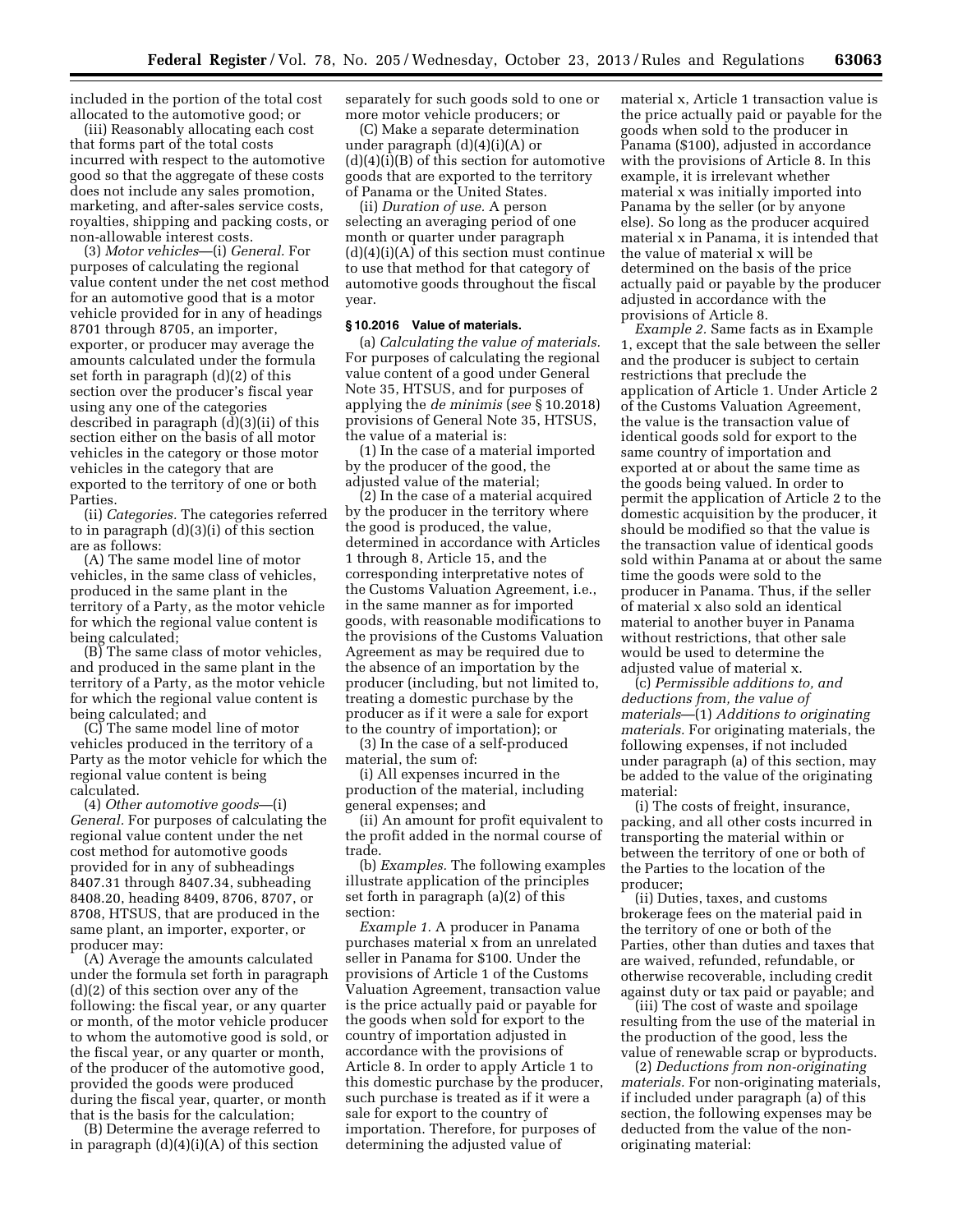(i) The costs of freight, insurance, packing, and all other costs incurred in transporting the material within or between the territory of one or both of the Parties to the location of the producer;

(ii) Duties, taxes, and customs brokerage fees on the material paid in the territory of one or both of the Parties, other than duties and taxes that are waived, refunded, refundable, or otherwise recoverable, including credit against duty or tax paid or payable;

(iii) The cost of waste and spoilage resulting from the use of the material in the production of the good, less the value of renewable scrap or by-products; and

(iv) The cost of originating materials used in the production of the nonoriginating material in the territory of one or both of the Parties.

(d) *Accounting method.* Any cost or value referenced in General Note 35, HTSUS, and this subpart, must be recorded and maintained in accordance with the Generally Accepted Accounting Principles applicable in the territory of the Party in which the good is produced.

### **§ 10.2017 Accumulation.**

(a) Originating materials from the territory of a Party that are used in the production of a good in the territory of another Party will be considered to originate in the territory of that other Party.

(b) A good that is produced in the territory of one or both of the Parties by one or more producers is an originating good if the good satisfies the requirements of § 10.2014 and all other applicable requirements of General Note 35, HTSUS.

### **§ 10.2018 De minimis.**

(a) *General.* Except as provided in paragraphs (b) and (c) of this section, a good that does not undergo a change in tariff classification pursuant to General Note 35, HTSUS, is an originating good if:

(1) The value of all non-originating materials used in the production of the good that do not undergo the applicable change in tariff classification does not exceed 10 percent of the adjusted value of the good;

(2) The value of the non-originating materials described in paragraph (a)(1) of this section is included in the value of non-originating materials for any applicable regional value content requirement for the good under General Note 35, HTSUS; and

(3) The good meets all other applicable requirements of General Note 35, HTSUS.

(b) *Exceptions.* Paragraph (a) of this section does not apply to:

(1) A non-originating material provided for in Chapter 4, HTSUS, or a non-originating dairy preparation containing over 10 percent by weight of milk solids provided for in subheading 1901.90 or 2106.90, HTSUS, that is used in the production of a good provided for in Chapter 4, HTSUS;

(2) A non-originating material provided for in Chapter 4, HTSUS, or a non-originating dairy preparation containing over 10 percent by weight of milk solids provided for in subheading 1901.90, HTSUS, which is used in the production of the following goods:

(i) Infant preparations containing over 10 percent by weight of milk solids provided for in subheading 1901.10, HTSUS<sup>.</sup>

(ii) Mixes and doughs, containing over 25 percent by weight of butterfat, not put up for retail sale, provided for in subheading 1901.20, HTSUS;

(iii) Dairy preparations containing over 10 percent by weight of milk solids provided for in subheading 1901.90 or 2106.90, HTSUS;

(iv) Goods provided for in heading 2105, HTSUS;

(v) Beverages containing milk provided for in subheading 2202.90, HTSUS; or

(vi) Animal feeds containing over 10 percent by weight of milk solids provided for in subheading 2309.90, HTSUS;

(3) A non-originating material provided for in heading 0805, HTSUS, or any of subheadings 2009.11 through 2009.39, HTSUS, that is used in the production of a good provided for in any of subheadings 2009.11 through 2009.39, HTSUS, or in fruit or vegetable juice of any single fruit or vegetable, fortified with minerals or vitamins, concentrated or unconcentrated, provided for in subheading 2106.90 or 2202.90, HTSUS;

(4) A non-originating material provided for in heading 0901 or 2101, HTSUS, that is used in the production of a good provided for in heading 0901 or 2101, HTSUS;

(5) A non-originating material provided for in heading 1006, HTSUS, that is used in the production of a good provided for in heading 1102 or 1103 or subheading 1904.90, HTSUS;

(6) A non-originating material provided for in Chapter 15, HTSUS, that is used in the production of a good provided for in Chapter 15, HTSUS;

(7) A non-originating material provided for in heading 1701, HTSUS, that is used in the production of a good provided for in any of headings 1701 through 1703, HTSUS;

(8) A non-originating material provided for in Chapter 17, HTSUS, that is used in the production of a good provided for in subheading 1806.10, HTSUS; or

(9) Except as provided in paragraphs (b)(1) through (b)(8) of this section and General Note 35, HTSUS, a nonoriginating material used in the production of a good provided for in any of Chapters 1 through 24, HTSUS, unless the non-originating material is provided for in a different subheading than the good for which origin is being determined under this subpart.

(c) *Textile and apparel goods*—(1) *General.* Except as provided in paragraph (c)(2) of this section, a textile or apparel good that is not an originating good because certain fibers or yarns used in the production of the component of the good that determines the tariff classification of the good do not undergo an applicable change in tariff classification set out in General Note 35, HTSUS, will nevertheless be considered to be an originating good if:

(i) The total weight of all such fibers or yarns in that component is not more than 10 percent of the total weight of that component; or

(ii) The yarns are nylon filament yarns (other than elastomeric yarns) that are provided for in subheading 5402.11.30, 5402.11.60, 5402.19.30, 5402.19.60, 5402.31.30, 5402.31.60, 5402.32.30, 5402.32.60, 5402.45.10, 5402.45.90, 5402.51.00 or 5402.61.00, HTSUS, and that are products of Canada, Mexico, or Israel.

(2) *Exception for goods containing elastomeric yarns.* A textile or apparel good containing elastomeric yarns (excluding latex) in the component of the good that determines the tariff classification of the good will be considered an originating good only if such yarns are wholly formed and finished in the territory of a Party. For purposes of this paragraph, ''wholly formed and finished'' means that all the production processes and finishing operations, starting with the extrusion of filaments, strips, film, or sheet, and including drawing to fully orient a filament or slitting a film or sheet into strip, or the spinning of all fibers into yarn, or both, and ending with a finished yarn or plied yarn.

(3) *Yarn, fabric, or fiber.* For purposes of paragraph (c) of this section, in the case of a textile or apparel good that is a yarn, fabric, or fiber, the term ''component of the good that determines the tariff classification of the good'' means all of the fibers in the good.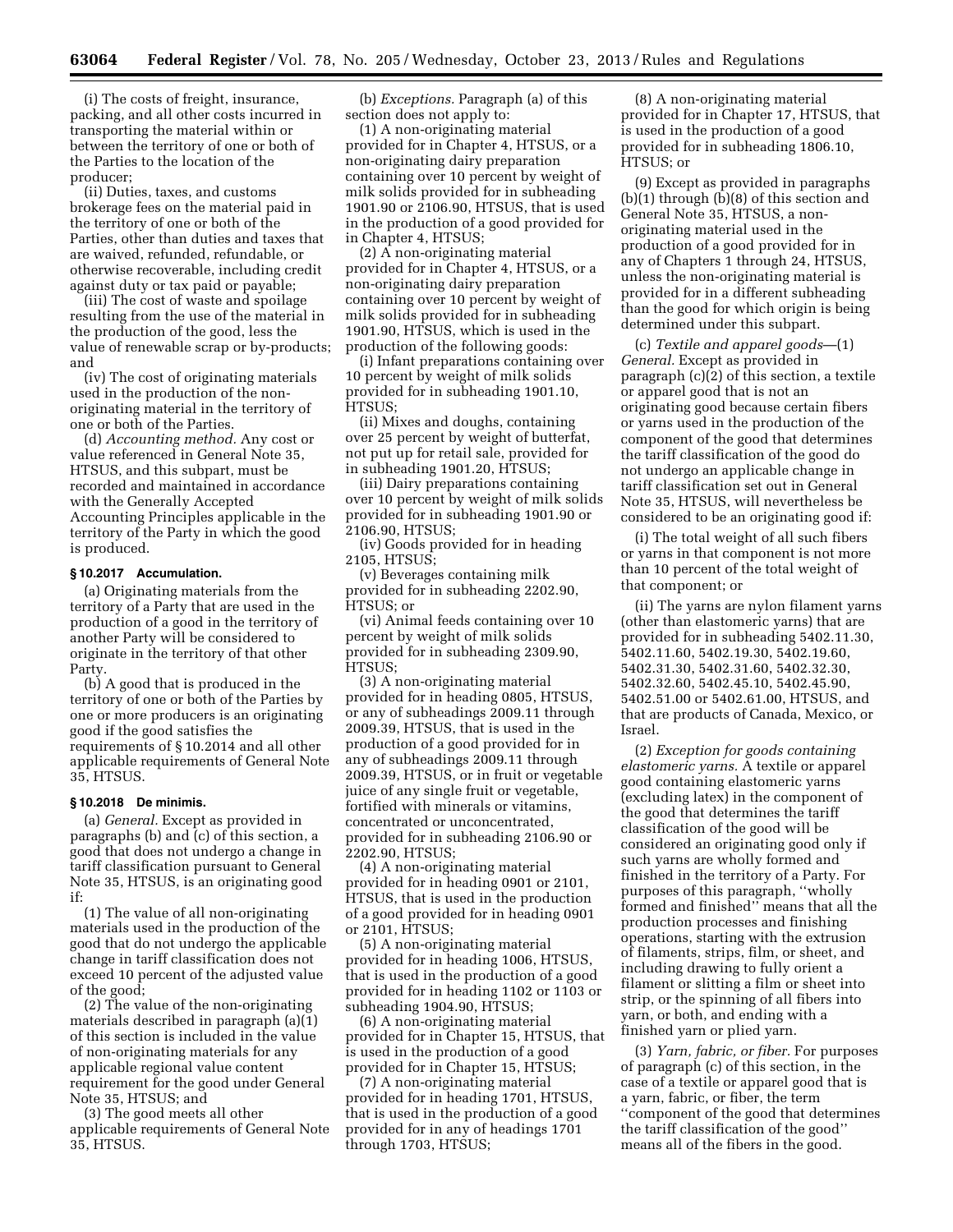# **§ 10.2019 Fungible goods and materials.**

(a) *General.* A person claiming that a fungible good or material is an originating good may base the claim either on the physical segregation of the fungible good or material or by using an inventory management method with respect to the fungible good or material. For purposes of this section, the term ''inventory management method'' means:

- (1) Averaging;
- (2) ''Last-in, first-out;''
- (3) ''First-in, first-out;'' or

(4) Any other method that is recognized in the Generally Accepted Accounting Principles of the Party in which the production is performed or otherwise accepted by that country.

(b) *Duration of use.* A person selecting an inventory management method under paragraph (a) of this section for a particular fungible good or material must continue to use that method for that fungible good or material throughout the fiscal year of that person.

# **§ 10.2020 Accessories, spare parts, or tools.**

(a) *General.* Accessories, spare parts, or tools that are delivered with a good and that form part of the good's standard accessories, spare parts, or tools will be treated as originating goods if the good is an originating good, and will be disregarded in determining whether all the non-originating materials used in the production of the good undergo an applicable change in tariff classification specified in General Note 35, HTSUS, provided that:

(1) The accessories, spare parts, or tools are classified with, and not invoiced separately from, the good, regardless of whether they are specified or separately identified in the invoice for the good; and

(2) The quantities and value of the accessories, spare parts, or tools are customary for the good.

(b) *Regional value content.* If the good is subject to a regional value content requirement, the value of the accessories, spare parts, or tools is taken into account as originating or nonoriginating materials, as the case may be, in calculating the regional value content of the good under § 10.2015.

# **§ 10.2021 Goods classifiable as goods put up in sets.**

Notwithstanding the specific rules set forth in General Note 35, HTSUS, goods classifiable as goods put up in sets for retail sale as provided for in General Rule of Interpretation 3, HTSUS, will not be considered to be originating goods unless:

(a) Each of the goods in the set is an originating good; or

(b) The total value of the nonoriginating goods in the set does not exceed;

(1) In the case of textile or apparel goods, 10 percent of the adjusted value of the set; or

(2) In the case of a good other than a textile or apparel good, 15 percent of the adjusted value of the set.

### **§ 10.2022 Retail packaging materials and containers.**

(a) *Effect on tariff shift rule.* Packaging materials and containers in which a good is packaged for retail sale, if classified with the good for which preferential tariff treatment under the PANTPA is claimed, will be disregarded in determining whether all nonoriginating materials used in the production of the good undergo the applicable change in tariff classification set out in General Note 35, HTSUS.

(b) *Effect on regional value content calculation.* If the good is subject to a regional value content requirement, the value of such packaging materials and containers will be taken into account as originating or non-originating materials, as the case may be, in calculating the regional value content of the good.

*Example 1.* Panamanian Producer A of good C imports 100 non-originating blister packages to be used as retail packaging for good C. As provided in § 10.2016(a)(1), the value of the blister packages is their adjusted value, which in this case is \$10. Good C has a regional value content requirement. The United States importer of good C decides to use the build-down method, RVC=((AV–VNM)/AV) × 100 (*see*  § 10.2015(b)), in determining whether good C satisfies the regional value content requirement. In applying this method, the non-originating blister packages are taken into account as nonoriginating. As such, their \$10 adjusted value is included in the VNM, value of non-originating materials, of good C.

*Example 2.* Same facts as in Example 1, except that the blister packages are originating. In this case, the adjusted value of the originating blister packages would *not* be included as part of the VNM of good C under the build-down method. However, if the U.S. importer had used the build-up method, RVC=(VOM/AV) × 100 (*see*  § 10.2015(c)), the adjusted value of the blister packaging would be included as part of the VOM, value of originating materials.

### **§ 10.2023 Packing materials and containers for shipment.**

(a) *Effect on tariff shift rule.* Packing materials and containers for shipment, as defined in § 10.2013(o), are to be

disregarded in determining whether the non-originating materials used in the production of the good undergo an applicable change in tariff classification set out in General Note 35, HTSUS. Accordingly, such materials and containers are not required to undergo the applicable change in tariff classification even if they are nonoriginating.

(b) *Effect on regional value content calculation.* Packing materials and containers for shipment, as defined in § 10.2013(o), are to be disregarded in determining the regional value content of a good imported into the United States. Accordingly, in applying the build-down, build-up, or net cost method for determining the regional value content of a good imported into the United States, the value of such packing materials and containers for shipment (whether originating or nonoriginating) is disregarded and not included in AV, adjusted value, VNM, value of non-originating materials, VOM, value of originating materials, or NC, net cost of a good.

*Example.* Panamanian producer A produces good C. Producer A ships good C to the United States in a shipping container that it purchased from Company B in Panama. The shipping container is originating. The value of the shipping container determined under § 10.2016(a)(2) is \$3. Good C is subject to a regional value content requirement. The transaction value of good C is \$100, which includes the \$3 shipping container. The U.S. importer decides to use the build-up method, RVC= (VOM/ AV) × 100 (*see* § 10.2015(c))), in determining whether good C satisfies the regional value content requirement. In determining the AV, adjusted value, of good C imported into the U.S., paragraph (b) of this section and the definition of AV require a \$3 deduction for the value of the shipping container. Therefore, the AV is  $$97$  ( $$100 - $3$ ). In addition, the value of the shipping container is disregarded and not included in the VOM, value of originating materials.

# **§ 10.2024 Indirect materials.**

An indirect material, as defined in § 10.2013(i), will be considered to be an originating material without regard to where it is produced.

*Example.* Panamanian Producer A produces good C using non-originating material B. Producer A imports nonoriginating rubber gloves for use by workers in the production of good C. Good C is subject to a tariff shift requirement. As provided in § 10.2014(b)(1) and General Note 35, each of the non-originating materials in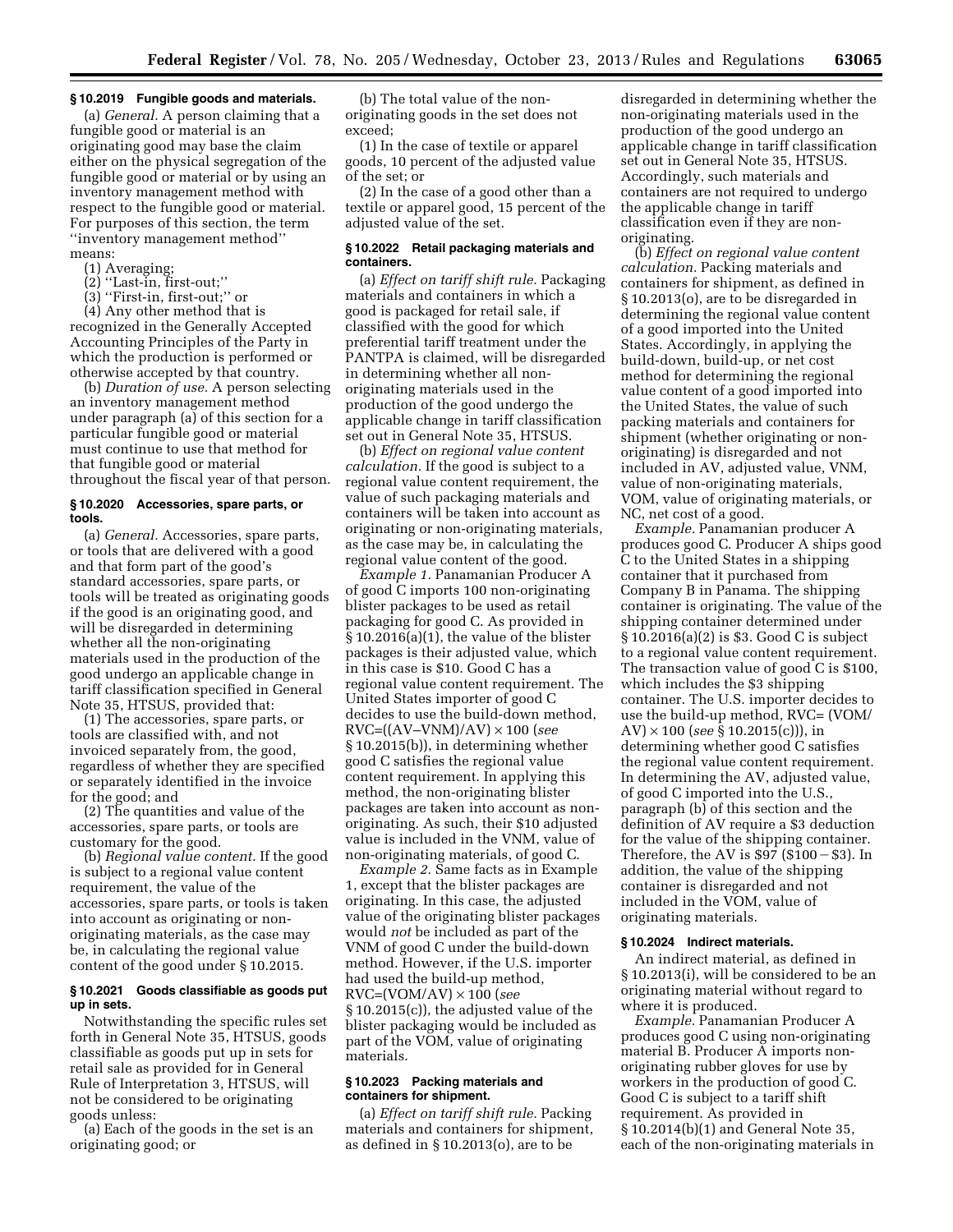good C must undergo the specified change in tariff classification in order for good C to be considered originating. Although non-originating material B must undergo the applicable tariff shift in order for good C to be considered originating, the rubber gloves do not because they are indirect materials and are considered originating without regard to where they are produced.

#### **§ 10.2025 Transit and transshipment.**

(a) *General.* A good that has undergone production necessary to qualify as an originating good under § 10.2014 will not be considered an originating good if, subsequent to that production, the good:

(1) Undergoes further production or any other operation outside the territories of the Parties, other than unloading, reloading, or any other operation necessary to preserve the good in good condition or to transport the good to the territory of a Party; or

(2) Does not remain under the control of customs authorities in the territory of a non-Party.

(b) *Documentary evidence.* An importer making a claim that a good is originating may be required to demonstrate, to CBP's satisfaction, that the conditions and requirements set forth in paragraph (a) of this section were met. An importer may demonstrate compliance with this section by submitting documentary evidence. Such evidence may include, but is not limited to, bills of lading, airway bills, packing lists, commercial invoices, receiving and inventory records, and customs entry and exit documents.

# **Origin Verifications and Determinations**

# **§ 10.2026 Verification and justification of claim for preferential tariff treatment.**

(a) *Verification.* A claim for preferential tariff treatment made under § 10.2003(b) or § 10.2011, including any statements or other information submitted to CBP in support of the claim, will be subject to such verification as the port director deems necessary. In the event that the port director is provided with insufficient information to verify or substantiate the claim, or the port director finds a pattern of conduct, indicating that an importer, exporter, or producer has provided false or unsupported declarations or certifications, or the exporter or producer fails to consent to a verification visit, the port director may deny the claim for preferential treatment. A verification of a claim for preferential tariff treatment under PANTPA for goods imported into the

United States may be conducted by means of one or more of the following:

(1) Written requests for information from the importer, exporter, or producer;

(2) Written questionnaires to the importer, exporter, or producer;

(3) Visits to the premises of the exporter or producer in the territory of Panama, to review the records of the type referred to in  $\S 10.2009(c)(1)$  or to observe the facilities used in the production of the good, in accordance with the framework that the Parties develop for conducting verifications; and

(4) Such other procedures to which the Parties may agree.

(b) *Applicable accounting principles.*  When conducting a verification of origin to which Generally Accepted Accounting Principles may be relevant, CBP will apply and accept the Generally Accepted Accounting Principles applicable in the country of production.

#### **§ 10.2027 Special rule for verifications in Panama of U.S. imports of textile and apparel goods.**

(a) *Procedures to determine whether a claim of origin is accurate*—(1) *General.*  For the purpose of determining that a claim of origin for a textile or apparel good is accurate, CBP may request that the Government of Panama conduct a verification, regardless of whether a claim is made for preferential tariff treatment.

(2) *Actions during a verification.*  While a verification under this paragraph is being conducted, CBP, if directed by the President, may take appropriate action, which may include:

(i) Suspending the application of preferential tariff treatment to the textile or apparel good for which a claim for preferential tariff treatment has been made, if CBP determines there is insufficient information to support the claim;

(ii) Denying the application of preferential tariff treatment to the textile or apparel good for which a claim for preferential tariff treatment has been made that is the subject of a verification if CBP determines that an enterprise has provided incorrect information to support the claim;

(iii) Detention of any textile or apparel good exported or produced by the enterprise subject to the verification if CBP determines there is insufficient information to determine the country of origin of any such good; and

(iv) Denying entry to any textile or apparel good exported or produced by the enterprise subject to the verification if CBP determines that the enterprise has provided incorrect information as to the country of origin of any such good.

(3) *Actions following a verification.*  On completion of a verification under this paragraph, CBP, if directed by the President, may take appropriate action, which may include:

(i) Denying the application of preferential tariff treatment to the textile or apparel good for which a claim for preferential tariff treatment has been made that is the subject of a verification if CBP determines there is insufficient information, or that the enterprise has provided incorrect information, to support the claim; and

(ii) Denying entry to any textile or apparel good exported or produced by the enterprise subject to the verification if CBP determines there is insufficient information to determine, or that the enterprise has provided incorrect information as to, the country of origin of any such good.

(b) *Procedures to determine compliance with applicable customs laws and regulations of the United States—*(1) *General.* For purposes of enabling CBP to determine that an exporter or producer is complying with applicable customs laws, regulations, and procedures regarding trade in textile and apparel goods, CBP may request that the government of Panama conduct a verification.

(2) *Actions during a verification.*  While a verification under this paragraph is being conducted, CBP, if directed by the President, may take appropriate action, which may include:

(i) Suspending the application of preferential tariff treatment to any textile or apparel good exported or produced by the enterprise subject to the verification if CBP determines there is insufficient information to support a claim for preferential tariff treatment with respect to any such good;

(ii) Denying the application of preferential tariff treatment to any textile or apparel good exported or produced by the enterprise subject to the verification if CBP determines that the enterprise has provided incorrect information to support a claim for preferential tariff treatment with respect to any such good;

(iii) Detention of any textile or apparel good exported or produced by the enterprise subject to the verification if CBP determines there is insufficient information to determine the country of origin of any such good; and

(iv) Denying entry to any textile or apparel good exported or produced by the enterprise subject to the verification if CBP determines that the enterprise has provided incorrect information as to the country of origin of any such good.

(3) *Actions following a verification.*  On completion of a verification under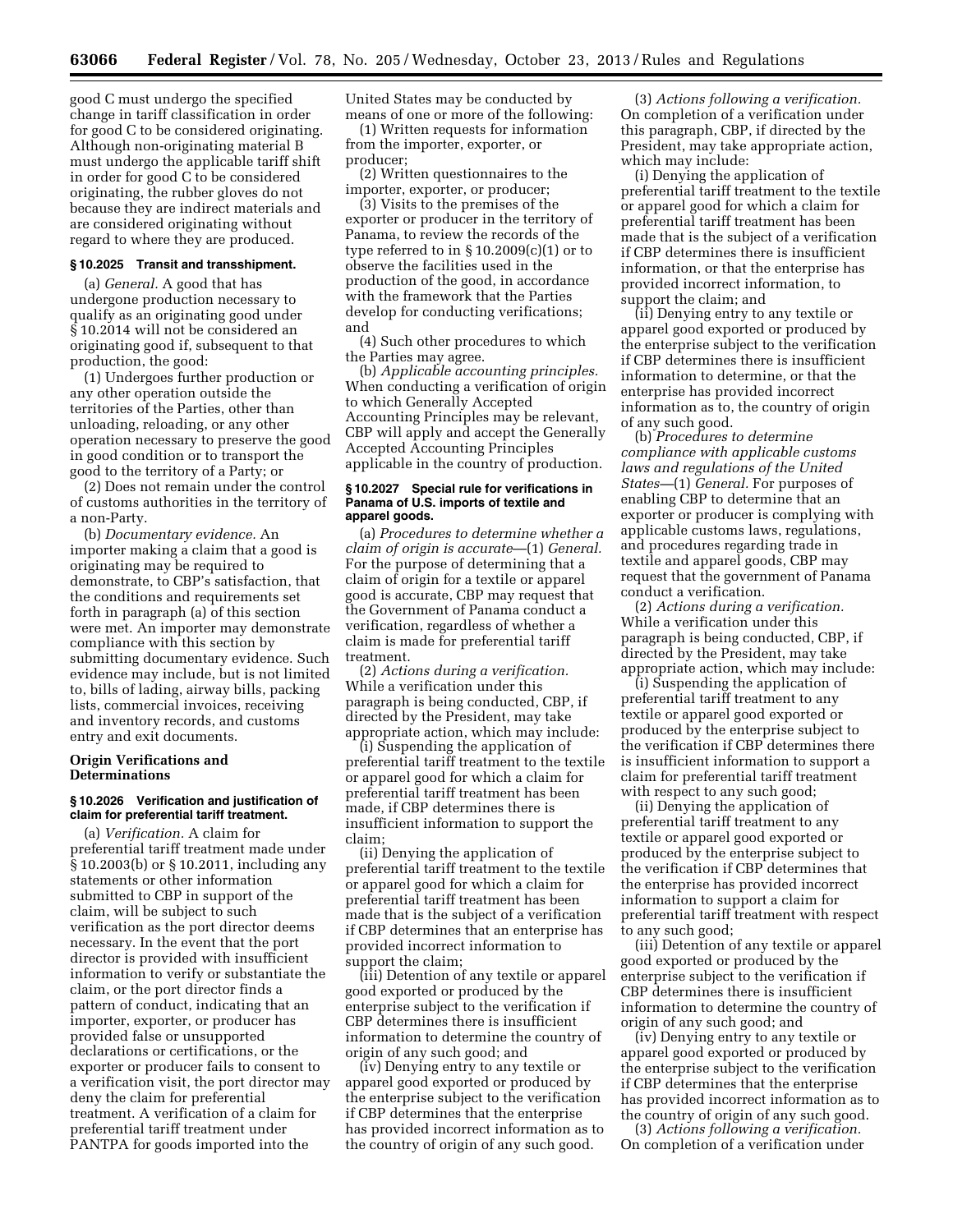this paragraph, CBP, if directed by the President, may take appropriate action, which may include:

(i) Denying the application of preferential tariff treatment to any textile or apparel good exported or produced by the enterprise subject to the verification if CBP determines there is insufficient or incorrect information, or that the enterprise has provided incorrect information, to support a claim for preferential tariff treatment with respect to any such good; and

(ii) Denying entry to any textile or apparel good exported or produced by the enterprise subject to the verification if CBP determines there is insufficient information to determine, or that the enterprise has provided incorrect information as to, the country of origin of any such good.

(c) *Action by U.S. officials in conducting a verification abroad.* U.S. officials may undertake or assist in a verification under this section by conducting visits in the territory of Panama, along with the competent authorities of Panama, to the premises of an exporter, producer, or any other enterprise involved in the movement of textile or apparel goods from Panama to the United States.

(d) *Denial of permission to conduct a verification.* If an enterprise does not consent to a verification under this section, CBP may deny entry of textile or apparel goods produced or exported by the enterprise.

(e) *Continuation of appropriate action.* CBP may continue to take appropriate action under paragraph (a) or (b) of this section until it receives information sufficient to enable it to make the determination described in paragraphs (a) and (b) of this section.

### **§ 10.2028 Issuance of negative origin determinations.**

If, as a result of an origin verification initiated under this subpart, CBP determines that a claim for preferential tariff treatment under this subpart should be denied, it will issue a determination in writing or via an authorized electronic data interchange system to the importer that sets forth the following:

(a) A description of the good that was the subject of the verification together with the identifying numbers and dates of the import documents pertaining to the good;

(b) A statement setting forth the findings of fact made in connection with the verification and upon which the determination is based; and

(c) With specific reference to the rules applicable to originating goods as set forth in General Note 35, HTSUS, and

in §§ 10.2013 through 10.2025, the legal basis for the determination.

# **§ 10.2029 Repeated false or unsupported preference claims.**

Where verification or other information reveals a pattern of conduct by an importer, exporter, or producer of false or unsupported representations that goods qualify under the PANTPA rules of origin set forth in General Note 35, HTSUS, CBP may suspend preferential tariff treatment under the PANTPA to entries of identical goods covered by subsequent representations by that importer, exporter, or producer until CBP determines that representations of that person are in conformity with General Note 35, HTSUS.

# **Penalties**

# **§ 10.2030 General.**

Except as otherwise provided in this subpart, all criminal, civil, or administrative penalties which may be imposed on U.S. importers, exporters, and producers for violations of the customs and related laws and regulations will also apply to U.S. importers, exporters, and producers for violations of the laws and regulations relating to the PANTPA.

# **§ 10.2031 Corrected claim or certification by importers.**

An importer who makes a corrected claim under § 10.2003(c) will not be subject to civil or administrative penalties under 19 U.S.C. 1592 for having made an incorrect claim or having submitted an incorrect certification, provided that the corrected claim is promptly and voluntarily made.

### **§ 10.2032 Corrected certification by U.S. exporters or producers.**

Civil or administrative penalties provided for under 19 U.S.C. 1592 will not be imposed on an exporter or producer in the United States who promptly and voluntarily provides written notification pursuant to § 10.2009(b) with respect to the making of an incorrect certification.

# **§ 10.2033 Framework for correcting claims or certifications.**

(a) ''*Promptly and voluntarily'' defined.* Except as provided for in paragraph (b) of this section, for purposes of this subpart, the making of a corrected claim or certification by an importer or the providing of written notification of an incorrect certification by an exporter or producer in the United States will be deemed to have been done promptly and voluntarily if:

(1)(i) Done before the commencement of a formal investigation, within the

meaning of § 162.74(g) of this chapter; or

(ii) Done before any of the events specified in § 162.74(i) of this chapter have occurred; or

(iii) Done within 30 days after the importer, exporter, or producer initially becomes aware that the claim or certification is incorrect; and

(2) Accompanied by a statement setting forth the information specified in paragraph (c) of this section; and

(3) In the case of a corrected claim or certification by an importer, accompanied or followed by a tender of any actual loss of duties and merchandise processing fees, if applicable, in accordance with paragraph (d) of this section.

(b) *Exception in cases involving fraud or subsequent incorrect claims—*(1) *Fraud.* Notwithstanding paragraph (a) of this section, a person who acted fraudulently in making an incorrect claim or certification may not make a voluntary correction of that claim or certification. For purposes of this paragraph, the term ''fraud'' will have the meaning set forth in paragraph (C)(3) of Appendix B to Part 171 of this chapter.

(2) *Subsequent incorrect claims.* An importer who makes one or more incorrect claims after becoming aware that a claim involving the same merchandise and circumstances is invalid may not make a voluntary correction of the subsequent claims pursuant to paragraph (a) of this section.

(c) *Statement.* For purposes of this subpart, each corrected claim or certification must be accompanied by a statement, submitted in writing or via an authorized electronic data interchange system, which:

(1) Identifies the class or kind of good to which the incorrect claim or certification relates;

(2) In the case of a corrected claim or certification by an importer, identifies each affected import transaction, including each port of importation and the approximate date of each importation;

(3) Specifies the nature of the incorrect statements or omissions regarding the claim or certification; and

(4) Sets forth, to the best of the person's knowledge, the true and accurate information or data which should have been covered by or provided in the claim or certification, and states that the person will provide any additional information or data which is unknown at the time of making the corrected claim or certification within 30 days or within any extension of that 30-day period as CBP may permit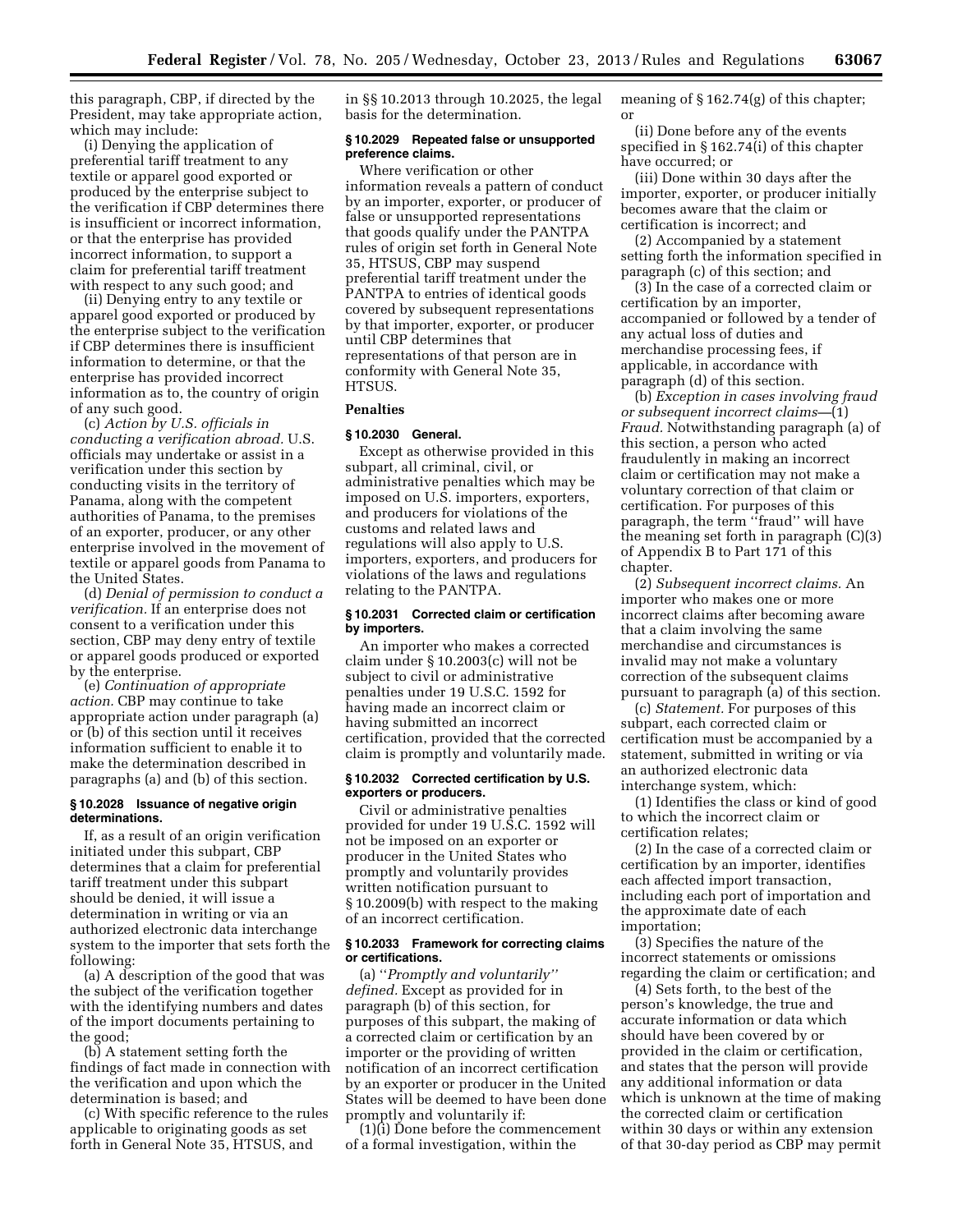in order for the person to obtain the information or data.

(d) *Tender of actual loss of duties.* A U.S. importer who makes a corrected claim must tender any actual loss of duties at the time of making the corrected claim, or within 30 days thereafter, or within any extension of that 30-day period as CBP may allow in order for the importer to obtain the information or data necessary to calculate the duties owed.

# **Goods Returned After Repair or Alteration**

### **§ 10.2034 Goods re-entered after repair or alteration in Panama.**

(a) *General.* This section sets forth the rules which apply for purposes of obtaining duty-free treatment on goods returned after repair or alteration in Panama as provided for in subheadings 9802.00.40 and 9802.00.50, HTSUS. Goods returned after having been repaired or altered in Panama, regardless of whether such repair or alteration could be performed in the territory of the Party from which the good was exported for repair or alteration, are eligible for duty-free treatment, provided that the requirements of this section are met. For purposes of this section, ''repair or alteration'' means restoration, addition, renovation, re-dyeing, cleaning, resterilizing, or other treatment that does not destroy the essential characteristics of, or create a new or commercially different good from, the good exported from the United States. The term ''repair or alteration'' does not include an operation or process that transforms an unfinished good into a finished good.

(b) *Goods not eligible for duty-free treatment after repair or alteration.* The duty-free treatment referred to in paragraph (a) of this section will not apply to goods which, in their condition as exported from the United States to Panama, are incomplete for their intended use and for which the processing operation performed in Panama constitutes an operation that is performed as a matter of course in the preparation or manufacture of finished goods.

(c) *Documentation.* The provisions of paragraphs (a), (b), and (c) of  $\S 10.8$ , relating to the documentary requirements for goods entered under subheading 9802.00.40 or 9802.00.50, HTSUS, will apply in connection with the entry of goods which are returned

from Panama after having been exported for repairs or alterations and which are claimed to be duty free.

# **PART 24—CUSTOMS FINANCIAL AND ACCOUNTING PROCEDURE**

■ 4. The general authority citation for Part 24 and specific authority for § 24.23 continue to read as follows:

**Authority:** 5 U.S.C. 301; 19 U.S.C. 58a–58c, 66, 1202 (General Note 3(i), Harmonized Tariff Schedule of the United States), 1505, 1520, 1624; 26 U.S.C. 4461, 4462; 31 U.S.C. 9701; Pub. L. 107–296, 116 Stat. 2135 (6 U.S.C. 1 *et seq.*). \* \* \* \* \*

Section 24.23 also issued under 19 U.S.C. 3332;

■ 5. Section 24.23 is amended by adding paragraph (c)(14) to read as follows:

### **§ 24.23 Fees for processing merchandise.**

\* \* \* \* \* (c) \* \* \*

\* \* \* \* \*

(14) The ad valorem fee, surcharge, and specific fees provided under paragraphs (b)(1) and (b)(2)(i) of this section will not apply to goods that qualify as originating goods under section 203 of the United States-Panama Trade Promotion Agreement Implementation Act (*see also* General Note 35, HTSUS) that are entered, or withdrawn from warehouse for consumption, on or after October 29, 2012.

# **PART 162—INSPECTION, SEARCH, AND SEIZURE**

■ 6. The authority citation for Part 162 continues to read in part as follows:

**Authority:** 5 U.S.C. 301; 19 U.S.C. 66, 1592, 1593a, 1624.

■ 7. Section 162.0 is amended by revising the last sentence to read as follows:

# **§ 162.0 Scope.**

\* \* \* \* \*

\* \* \* Additional provisions concerning records maintenance and examination applicable to U.S. importers, exporters and producers under the U.S.-Chile Free Trade Agreement, the U.S.-Singapore Free Trade Agreement, the Dominican Republic-Central America-U.S. Free Trade Agreement, the U.S.-Morocco Free Trade Agreement, the U.S.-Peru Trade Promotion Agreement, the U.S.- Korea Free Trade Agreement, the U.S.- Panama Trade Promotion Agreement, and the U.S.-Colombia Trade Promotion Agreement are contained in Part 10, Subparts H, I, J, M, Q, R, S and T of this chapter, respectively.

# **PART 163—RECORDKEEPING**

■ 8. The authority citation for Part 163 continues to read as follows:

**Authority:** 5 U.S.C. 301; 19 U.S.C. 66, 1484, 1508, 1509, 1510, 1624. \* \* \* \* \*

■ 9. Section 163.1 is amended by redesignating paragraph (a)(2)(xvi) as (a)(2)(xvii) and adding a new paragraph  $(a)(2)(xvi)$  to read as follows:

# **§ 163.1 Definitions.**

- \* \* \* \* \*
- (a) \* \* \*

# $(2) * * * *$

(xvi) The maintenance of any documentation that the importer may have in support of a claim for preferential tariff treatment under the United States-Panama Trade Promotion Agreement (PANTPA), including a PANTPA importer's certification.

■ 10. The Appendix to Part 163 is amended by adding a new listing under section IV in numerical order to read as follows:

**Appendix to Part 163—Interim (a)(1)(A) List** 

\* \* \* \* \* IV. \* \* \*

\* \* \* \* \*

**§ 10.2003–10.2007 PANTPA records that the importer may have in support of a PANTPA claim for preferential tariff treatment, including an importer's certification.** 

\* \* \* \* \*

# **PART 178—APPROVAL OF INFORMATION COLLECTION REQUIREMENTS**

■ 11. The authority citation for Part 178 continues to read as follows:

**Authority:** 5 U.S.C. 301; 19 U.S.C. 1624; 44 U.S.C. 3501 *et seq.* 

■ 12. Section 178.2 is amended by adding new listings for ''§§ 10.2003 and 10.2004'' to the table in numerical order to read as follows:

### **§ 178.2 Listing of OMB control numbers.**